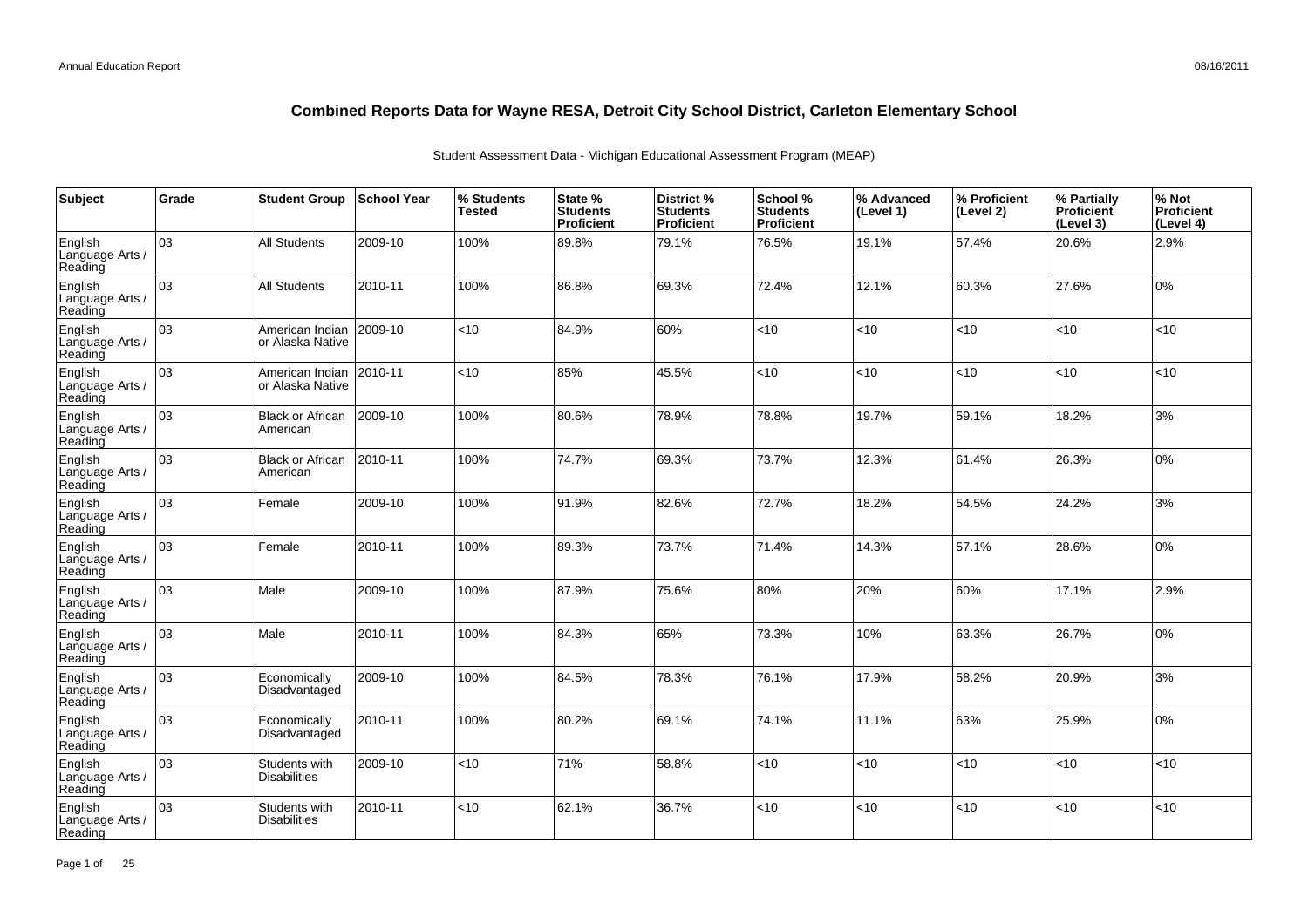| Subject                               | Grade | <b>Student Group</b>                 | <b>School Year</b> | % Students<br><b>Tested</b> | State %<br><b>Students</b><br>Proficient | District %<br><b>Students</b><br>Proficient | School %<br><b>Students</b><br><b>Proficient</b> | % Advanced<br>(Level 1) | % Proficient<br>(Level 2) | % Partially<br>Proficient<br>(Level 3) | % Not<br>Proficient<br>(Level 4) |
|---------------------------------------|-------|--------------------------------------|--------------------|-----------------------------|------------------------------------------|---------------------------------------------|--------------------------------------------------|-------------------------|---------------------------|----------------------------------------|----------------------------------|
| English<br>Language Arts /<br>Reading | 04    | <b>All Students</b>                  | 2009-10            | 100%                        | 84.1%                                    | 64.3%                                       | 57.1%                                            | 3.2%                    | 54%                       | 38.1%                                  | 4.8%                             |
| English<br>Language Arts /<br>Reading | 04    | <b>All Students</b>                  | 2010-11            | 100%                        | 84.1%                                    | 63.6%                                       | 55.8%                                            | 5.8%                    | 50%                       | 40.7%                                  | 3.5%                             |
| English<br>Language Arts /<br>Reading | 104   | American Indian<br>or Alaska Native  | 2010-11            | <10                         | 77.4%                                    | 40.9%                                       | <10                                              | <10                     | < 10                      | < 10                                   | <10                              |
| English<br>Language Arts /<br>Reading | 04    | <b>Black or African</b><br>American  | 2009-10            | 100%                        | 68.6%                                    | 64.5%                                       | 58.1%                                            | 3.2%                    | 54.8%                     | 37.1%                                  | 4.8%                             |
| English<br>Language Arts /<br>Reading | 104   | <b>Black or African</b><br>American  | 2010-11            | 100%                        | 69.1%                                    | 62.6%                                       | 57.1%                                            | 6%                      | 51.2%                     | 40.5%                                  | 2.4%                             |
| English<br>Language Arts /<br>Reading | 04    | Hispanic or<br>Latino                | 2009-10            | <10                         | 74.3%                                    | 61.8%                                       | <10                                              | <10                     | < 10                      | < 10                                   | <10                              |
| English<br>Language Arts /<br>Reading | 104   | White                                | 2010-11            | <10                         | 88.5%                                    | 65.3%                                       | <10                                              | <10                     | < 10                      | < 10                                   | <10                              |
| English<br>Language Arts /<br>Reading | 04    | Female                               | 2009-10            | 100%                        | 86.1%                                    | 67.8%                                       | 53.8%                                            | 7.7%                    | 46.2%                     | 38.5%                                  | 7.7%                             |
| English<br>Language Arts /<br>Reading | 04    | Female                               | 2010-11            | 100%                        | 87%                                      | 68.8%                                       | 50%                                              | 7.5%                    | 42.5%                     | 47.5%                                  | 2.5%                             |
| English<br>Language Arts /<br>Reading | 04    | Male                                 | 2009-10            | 100%                        | 82.1%                                    | 60.8%                                       | 59.5%                                            | 0%                      | 59.5%                     | 37.8%                                  | 2.7%                             |
| English<br>Language Arts /<br>Reading | 04    | Male                                 | 2010-11            | 100%                        | 81.3%                                    | 58.6%                                       | 60.9%                                            | 4.3%                    | 56.5%                     | 34.8%                                  | 4.3%                             |
| English<br>Language Arts /<br>Reading | 04    | Economically<br>Disadvantaged        | 2009-10            | 100%                        | 75.7%                                    | 63.3%                                       | 57.4%                                            | 3.3%                    | 54.1%                     | 37.7%                                  | 4.9%                             |
| English<br>Language Arts /<br>Reading | 104   | Economically<br>Disadvantaged        | 2010-11            | 100%                        | 76.1%                                    | 63.2%                                       | 55.1%                                            | 6.4%                    | 48.7%                     | 41%                                    | 3.8%                             |
| English<br>Language Arts<br>Reading   | 04    | Students with<br><b>Disabilities</b> | 2009-10            | 100%                        | 58%                                      | 43.2%                                       | 31.6%                                            | 0%                      | 31.6%                     | 52.6%                                  | 15.8%                            |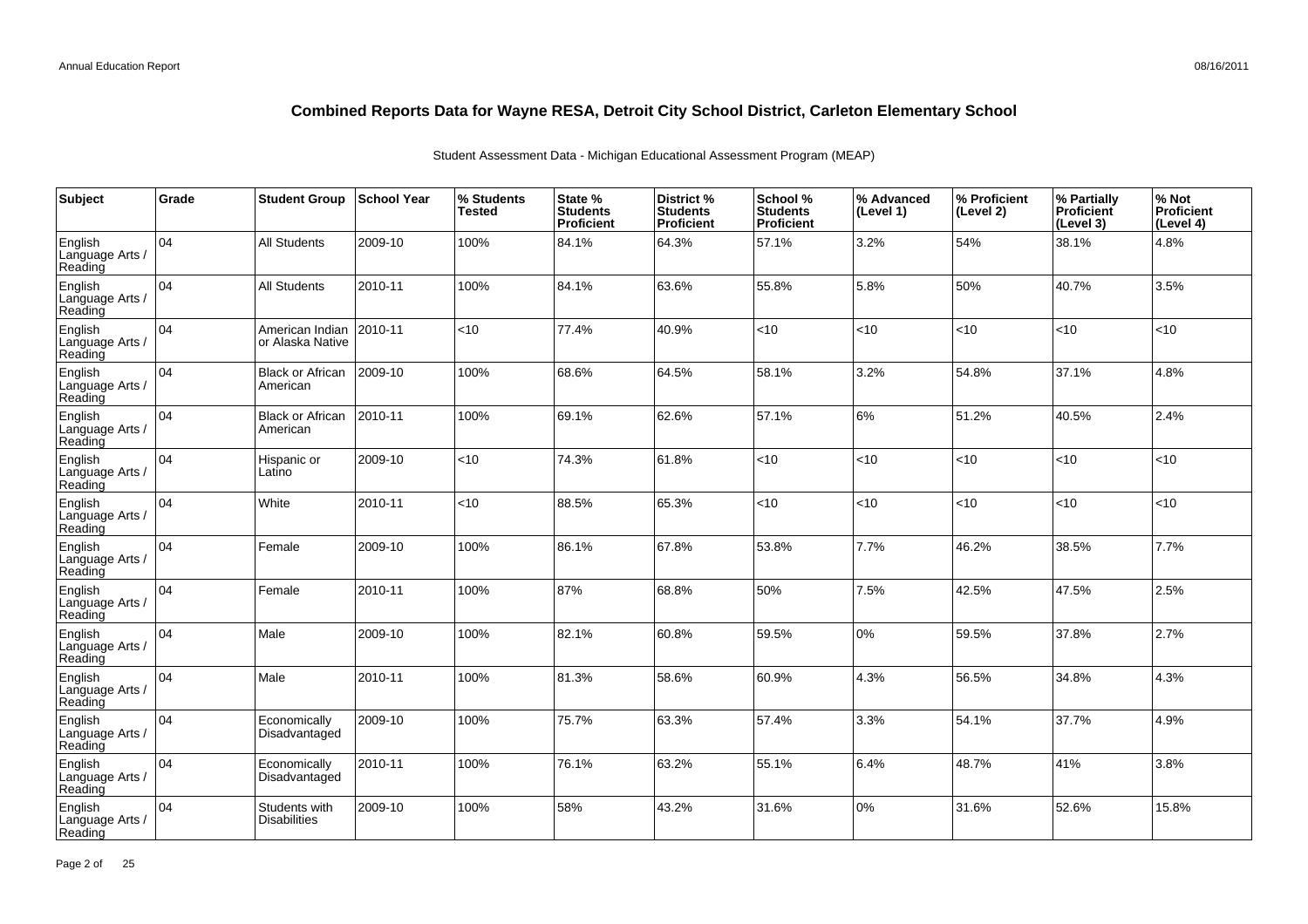| Subject                               | Grade | <b>Student Group</b>                 | <b>School Year</b> | % Students<br>Tested | State %<br><b>Students</b><br>Proficient | District %<br><b>Students</b><br><b>Proficient</b> | School %<br><b>Students</b><br>Proficient | % Advanced<br>(Level 1) | % Proficient<br>(Level 2) | % Partially<br><b>Proficient</b><br>(Level 3) | % Not<br><b>Proficient</b><br>(Level 4) |
|---------------------------------------|-------|--------------------------------------|--------------------|----------------------|------------------------------------------|----------------------------------------------------|-------------------------------------------|-------------------------|---------------------------|-----------------------------------------------|-----------------------------------------|
| English<br>Language Arts<br>Reading   | 04    | Students with<br><b>Disabilities</b> | 2010-11            | <10                  | 54.2%                                    | 25.8%                                              | <10                                       | < 10                    | < 10                      | <10                                           | <10                                     |
| English<br>Language Arts /<br>Reading | 05    | <b>All Students</b>                  | 2009-10            | 100%                 | 85.2%                                    | 65.1%                                              | 47.5%                                     | 8.5%                    | 39%                       | 27.1%                                         | 25.4%                                   |
| English<br>Language Arts /<br>Reading | 05    | <b>All Students</b>                  | 2010-11            | 100%                 | 85.1%                                    | 65.4%                                              | 53.7%                                     | 3%                      | 50.7%                     | 16.4%                                         | 29.9%                                   |
| English<br>Language Arts /<br>Reading | 05    | <b>Black or African</b><br>American  | 2009-10            | 100%                 | 70.4%                                    | 65.2%                                              | 47.5%                                     | 8.5%                    | 39%                       | 27.1%                                         | 25.4%                                   |
| English<br>Language Arts /<br>Reading | 05    | <b>Black or African</b><br>American  | 2010-11            | 100%                 | 71.6%                                    | 64.6%                                              | 53.7%                                     | 3%                      | 50.7%                     | 16.4%                                         | 29.9%                                   |
| English<br>Language Arts /<br>Reading | 05    | Female                               | 2009-10            | 100%                 | 86.8%                                    | 67.7%                                              | 33.3%                                     | 3.7%                    | 29.6%                     | 44.4%                                         | 22.2%                                   |
| English<br>Language Arts /<br>Reading | 05    | Female                               | 2010-11            | 100%                 | 87.7%                                    | 69.3%                                              | 51.4%                                     | 2.9%                    | 48.6%                     | 22.9%                                         | 25.7%                                   |
| English<br>Language Arts /<br>Reading | 05    | Male                                 | 2009-10            | 100%                 | 83.5%                                    | 62.5%                                              | 59.4%                                     | 12.5%                   | 46.9%                     | 12.5%                                         | 28.1%                                   |
| English<br>Language Arts<br>Reading   | 05    | Male                                 | 2010-11            | 100%                 | 82.6%                                    | 61.5%                                              | 56.3%                                     | 3.1%                    | 53.1%                     | 9.4%                                          | 34.4%                                   |
| English<br>Language Arts /<br>Reading | 05    | Economically<br>Disadvantaged        | 2009-10            | 100%                 | 76.6%                                    | 63.8%                                              | 44.6%                                     | 7.1%                    | 37.5%                     | 28.6%                                         | 26.8%                                   |
| English<br>Language Arts /<br>Reading | 05    | Economically<br>Disadvantaged        | 2010-11            | 100%                 | 77.4%                                    | 64.9%                                              | 55%                                       | 1.7%                    | 53.3%                     | 15%                                           | 30%                                     |
| English<br>Language Arts /<br>Reading | 05    | Students with<br><b>Disabilities</b> | 2009-10            | 100%                 | 57.6%                                    | 36.2%                                              | 18.8%                                     | 6.3%                    | 12.5%                     | 18.8%                                         | 62.5%                                   |
| English<br>Language Arts /<br>Reading | 05    | Students with<br><b>Disabilities</b> | 2010-11            | 100%                 | 53%                                      | 30.1%                                              | 8.3%                                      | 10%                     | 8.3%                      | 16.7%                                         | 75%                                     |
| Mathematics                           | 03    | <b>All Students</b>                  | 2009-10            | 100%                 | 94.8%                                    | 85.6%                                              | 75%                                       | 14.7%                   | 60.3%                     | 23.5%                                         | 1.5%                                    |
| <b>Mathematics</b>                    | 03    | <b>All Students</b>                  | 2010-11            | 100%                 | 95.3%                                    | 84%                                                | 81%                                       | 12.1%                   | 69%                       | 19%                                           | 0%                                      |
| Mathematics<br>Page 3 of 25           | 03    | American Indian<br>or Alaska Native  | 2009-10            | <10                  | 92.8%                                    | 66.7%                                              | <10                                       | <10                     | < 10                      | <10                                           | <10                                     |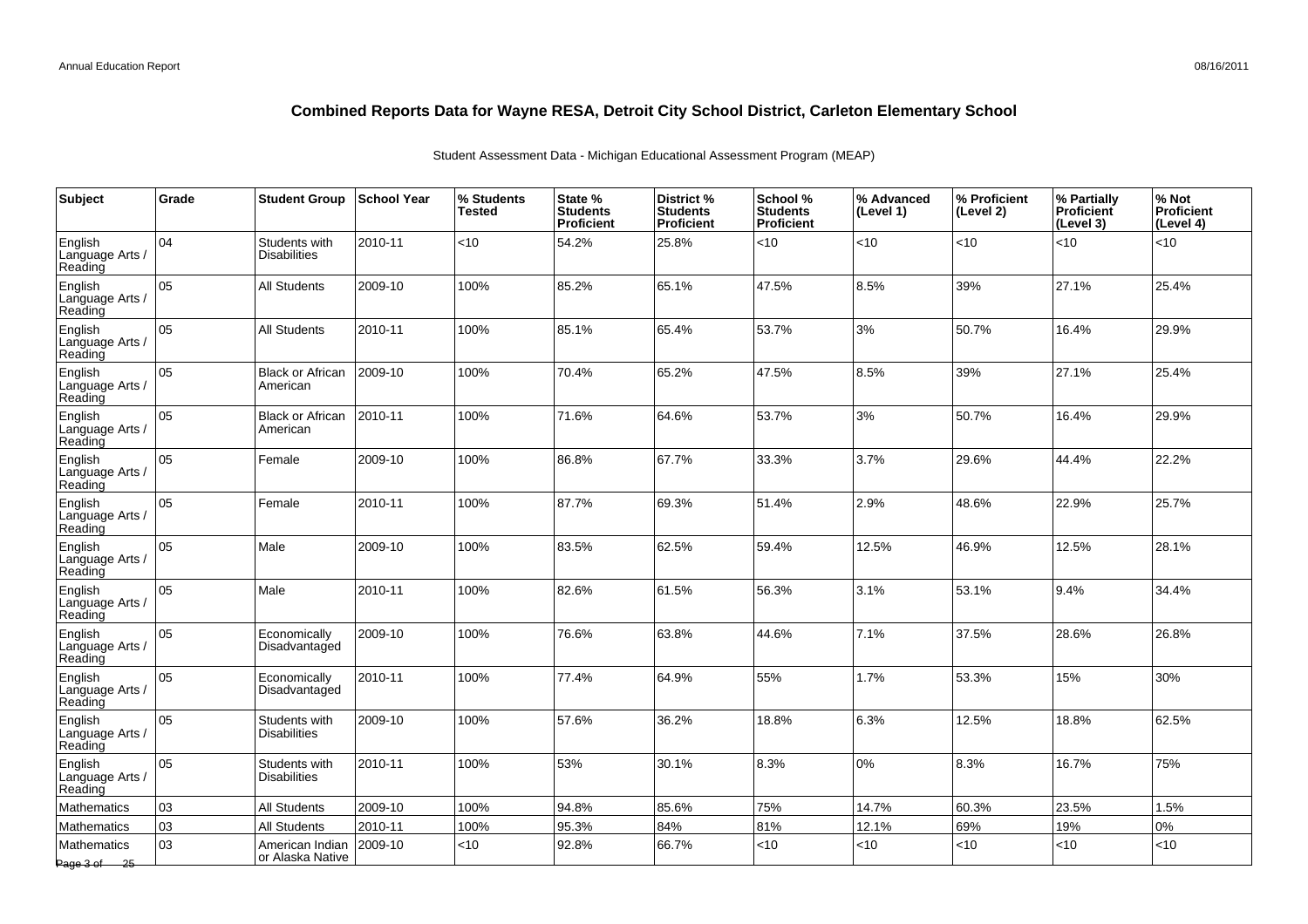| <b>Subject</b>     | Grade | <b>Student Group</b>                 | ∣School Year | % Students<br>Tested | State %<br><b>Students</b><br><b>Proficient</b> | District %<br><b>Students</b><br><b>Proficient</b> | School %<br><b>Students</b><br><b>Proficient</b> | % Advanced<br>(Level 1) | % Proficient<br>(Level 2) | % Partially<br><b>Proficient</b><br>(Level 3) | % Not<br>Proficient<br>(Level 4) |
|--------------------|-------|--------------------------------------|--------------|----------------------|-------------------------------------------------|----------------------------------------------------|--------------------------------------------------|-------------------------|---------------------------|-----------------------------------------------|----------------------------------|
| <b>Mathematics</b> | 03    | American Indian<br>or Alaska Native  | 2010-11      | <10                  | 95.1%                                           | 91.7%                                              | $<$ 10                                           | <10                     | $<$ 10                    | < 10                                          | < 10                             |
| <b>Mathematics</b> | 03    | <b>Black or African</b><br>American  | $ 2009-10$   | 100%                 | 87.7%                                           | 85%                                                | 75.8%                                            | 15.2%                   | 60.6%                     | 22.7%                                         | 1.5%                             |
| <b>Mathematics</b> | 03    | <b>Black or African</b><br>American  | 2010-11      | 100%                 | 88.6%                                           | 82.9%                                              | 80.7%                                            | 12.3%                   | 68.4%                     | 19.3%                                         | 0%                               |
| <b>Mathematics</b> | 03    | Female                               | 2009-10      | 100%                 | 94.8%                                           | 86.3%                                              | 72.7%                                            | 9.1%                    | 63.6%                     | 24.2%                                         | 3%                               |
| <b>Mathematics</b> | 03    | Female                               | 2010-11      | 100%                 | 95.3%                                           | 84.2%                                              | 75%                                              | 7.1%                    | 67.9%                     | 25%                                           | 0%                               |
| <b>Mathematics</b> | 03    | Male                                 | 2009-10      | 100%                 | 94.8%                                           | 84.8%                                              | 77.1%                                            | 20%                     | 57.1%                     | 22.9%                                         | 0%                               |
| <b>Mathematics</b> | 03    | Male                                 | 2010-11      | 100%                 | 95.3%                                           | 83.9%                                              | 86.7%                                            | 16.7%                   | 70%                       | 13.3%                                         | 0%                               |
| <b>Mathematics</b> | 03    | Economically<br>Disadvantaged        | 2009-10      | 100%                 | 91.9%                                           | 85.2%                                              | 74.6%                                            | 13.4%                   | 61.2%                     | 23.9%                                         | 1.5%                             |
| <b>Mathematics</b> | 03    | Economically<br>Disadvantaged        | 2010-11      | 100%                 | 92.7%                                           | 83.5%                                              | 79.6%                                            | 13%                     | 66.7%                     | 20.4%                                         | 0%                               |
| <b>Mathematics</b> | 03    | Students with<br><b>Disabilities</b> | 2009-10      | <10                  | 87.8%                                           | 78.6%                                              | $<$ 10                                           | <10                     | $<$ 10                    | <10                                           | < 10                             |
| <b>Mathematics</b> | 03    | Students with<br><b>Disabilities</b> | 2010-11      | <10                  | 88.7%                                           | 72.6%                                              | $<$ 10                                           | $<$ 10                  | $<$ 10                    | < 10                                          | < 10                             |
| <b>Mathematics</b> | 04    | All Students                         | 2009-10      | 100%                 | 92.3%                                           | 78.5%                                              | 69.8%                                            | 7.9%                    | 61.9%                     | 28.6%                                         | 1.6%                             |
| <b>Mathematics</b> | 04    | <b>All Students</b>                  | 2010-11      | 100%                 | 91.5%                                           | 75.4%                                              | 74.1%                                            | 4.7%                    | 69.4%                     | 24.7%                                         | 1.2%                             |
| <b>Mathematics</b> | 04    | American Indian<br>or Alaska Native  | 2010-11      | <10                  | 88.8%                                           | 66.7%                                              | $<$ 10                                           | <10                     | $<$ 10                    | $<$ 10                                        | <10                              |
| <b>Mathematics</b> | 04    | <b>Black or African</b><br>American  | 2009-10      | 100%                 | 82.3%                                           | 77.4%                                              | 69.4%                                            | 8.1%                    | 61.3%                     | 29%                                           | 1.6%                             |
| <b>Mathematics</b> | 04    | <b>Black or African</b><br>American  | 2010-11      | 100%                 | 81.2%                                           | 74.1%                                              | 73.8%                                            | 4.8%                    | 69%                       | 25%                                           | 1.2%                             |
| <b>Mathematics</b> | 04    | Hispanic or<br>Latino                | 2009-10      | <10                  | 89.3%                                           | 86.4%                                              | $<$ 10                                           | $<$ 10                  | $<$ 10                    | $<$ 10                                        | <10                              |
| Mathematics        | 04    | Female                               | 2009-10      | 100%                 | 92.9%                                           | 80.4%                                              | 76.9%                                            | 11.5%                   | 65.4%                     | 23.1%                                         | 0%                               |
| <b>Mathematics</b> | 04    | Female                               | 2010-11      | 100%                 | 91.6%                                           | 75.3%                                              | 69.2%                                            | 2.6%                    | 66.7%                     | 28.2%                                         | 2.6%                             |
| <b>Mathematics</b> | 04    | Male                                 | 2009-10      | 100%                 | 91.6%                                           | 76.7%                                              | 64.9%                                            | 5.4%                    | 59.5%                     | 32.4%                                         | 2.7%                             |
| <b>Mathematics</b> | 04    | Male                                 | 2010-11      | 100%                 | 91.3%                                           | 75.4%                                              | 78.3%                                            | 6.5%                    | 71.7%                     | 21.7%                                         | 0%                               |
| <b>Mathematics</b> | 04    | Economically<br>Disadvantaged        | 2009-10      | 100%                 | 87.8%                                           | 78%                                                | 70.5%                                            | 8.2%                    | 62.3%                     | 27.9%                                         | 1.6%                             |
| <b>Mathematics</b> | 04    | Economically<br>Disadvantaged        | 2010-11      | 100%                 | 86.9%                                           | 75.3%                                              | 74%                                              | 5.2%                    | 68.8%                     | 24.7%                                         | 1.3%                             |
| <b>Mathematics</b> | 04    | Students with<br><b>Disabilities</b> | 2009-10      | 100%                 | 80%                                             | 66.6%                                              | 68.4%                                            | 5.3%                    | 63.2%                     | 31.6%                                         | 0%                               |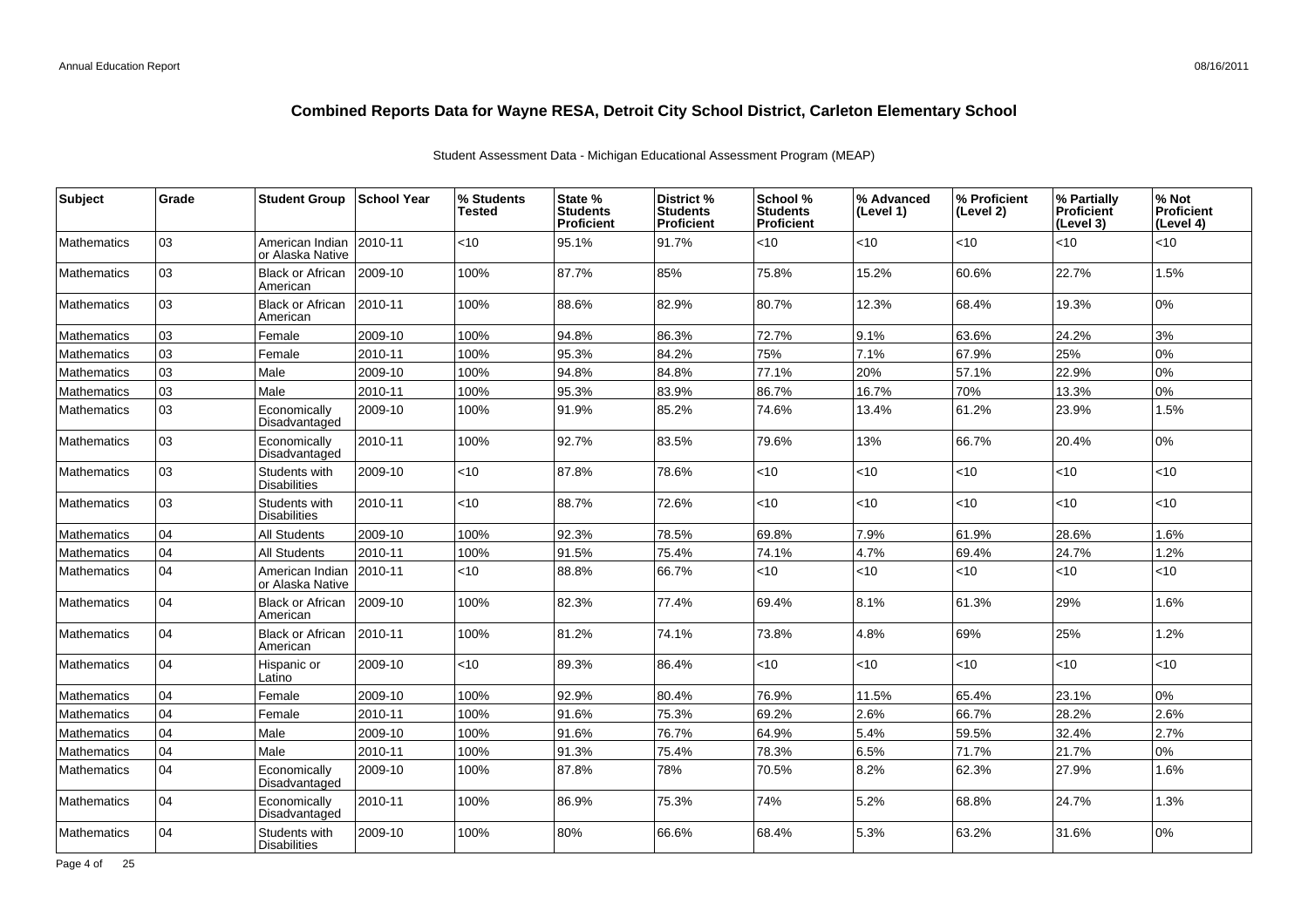| Subject                      | Grade | <b>Student Group</b>                 | School Year | % Students<br>Tested | State %<br><b>Students</b><br>Proficient | District %<br><b>Students</b><br>Proficient | School %<br><b>Students</b><br><b>Proficient</b> | % Advanced<br>(Level 1) | % Proficient<br>(Level 2) | % Partially<br><b>Proficient</b><br>(Level 3) | % Not<br><b>Proficient</b><br>(Level 4) |
|------------------------------|-------|--------------------------------------|-------------|----------------------|------------------------------------------|---------------------------------------------|--------------------------------------------------|-------------------------|---------------------------|-----------------------------------------------|-----------------------------------------|
| Mathematics                  | 04    | Students with<br><b>Disabilities</b> | 2010-11     | <10                  | 77.5%                                    | 58.6%                                       | $<$ 10                                           | < 10                    | $<$ 10                    | < 10                                          | <10                                     |
| Mathematics                  | 05    | <b>All Students</b>                  | 2009-10     | 100%                 | 79.5%                                    | 57%                                         | 42.4%                                            | 8.5%                    | 33.9%                     | 39%                                           | 18.6%                                   |
| Mathematics                  | 05    | All Students                         | 2010-11     | 100%                 | 79.9%                                    | 54.4%                                       | 47.8%                                            | $9\%$                   | 38.8%                     | 44.8%                                         | 7.5%                                    |
| Mathematics                  | 05    | <b>Black or African</b><br>American  | 2009-10     | 100%                 | 62.5%                                    | 56%                                         | 42.4%                                            | 8.5%                    | 33.9%                     | 39%                                           | 18.6%                                   |
| Mathematics                  | l 05  | <b>Black or African</b><br>American  | 2010-11     | 100%                 | 61.3%                                    | 52.2%                                       | 47.8%                                            | 9%                      | 38.8%                     | 44.8%                                         | 7.5%                                    |
| Mathematics                  | 05    | Female                               | 2009-10     | 100%                 | 79.6%                                    | 57.3%                                       | 37%                                              | 0%                      | 37%                       | 37%                                           | 25.9%                                   |
| <b>Mathematics</b>           | 05    | Female                               | 2010-11     | 100%                 | 80.1%                                    | 54.3%                                       | 41.7%                                            | 11.1%                   | 30.6%                     | 52.8%                                         | 5.6%                                    |
| Mathematics                  | 05    | Male                                 | 2009-10     | 100%                 | 79.4%                                    | 56.7%                                       | 46.9%                                            | 15.6%                   | 31.3%                     | 40.6%                                         | 12.5%                                   |
| Mathematics                  | 05    | Male                                 | 2010-11     | 100%                 | 79.7%                                    | 54.4%                                       | 54.8%                                            | 6.5%                    | 48.4%                     | 35.5%                                         | 9.7%                                    |
| <b>Mathematics</b>           | 05    | Economically<br>Disadvantaged        | 2009-10     | 100%                 | 69.8%                                    | 56%                                         | 39.3%                                            | 7.1%                    | 32.1%                     | 41.1%                                         | 19.6%                                   |
| Mathematics                  | 05    | Economically<br>Disadvantaged        | 2010-11     | 100%                 | 70.2%                                    | 53.7%                                       | 46.7%                                            | 6.7%                    | 40%                       | 46.7%                                         | 6.7%                                    |
| Mathematics                  | 05    | Students with<br>Disabilities        | 2009-10     | 100%                 | 52.8%                                    | 33.6%                                       | 12.5%                                            | 6.3%                    | 6.3%                      | 50%                                           | 37.5%                                   |
| <b>Mathematics</b>           | 05    | Students with<br><b>Disabilities</b> | 2010-11     | 100%                 | 50.2%                                    | 28.7%                                       | 18.2%                                            | 0%                      | 18.2%                     | 45.5%                                         | 36.4%                                   |
| Science                      | l 05  | <b>All Students</b>                  | 2009-10     | 100%                 | 81%                                      | 56.6%                                       | 50%                                              | 5%                      | 45%                       | 40%                                           | 10%                                     |
| Science                      | 05    | All Students                         | 2010-11     | 100%                 | 78.1%                                    | 47.6%                                       | 26.9%                                            | 1.5%                    | 25.4%                     | 50.7%                                         | 22.4%                                   |
| Science                      | 05    | <b>Black or African</b><br>American  | 2009-10     | 100%                 | 59.6%                                    | 56.1%                                       | 50%                                              | 5%                      | 45%                       | 40%                                           | 10%                                     |
| Science                      | lo5   | <b>Black or African</b><br>American  | 2010-11     | 100%                 | 52.8%                                    | 45.5%                                       | 26.9%                                            | 1.5%                    | 25.4%                     | 50.7%                                         | 22.4%                                   |
| Science                      | 05    | Female                               | 2009-10     | 100%                 | 81.1%                                    | 56.3%                                       | 48.1%                                            | 3.7%                    | 44.4%                     | 40.7%                                         | 11.1%                                   |
| Science                      | 05    | Female                               | 2010-11     | 100%                 | 78.6%                                    | 48.3%                                       | 27.8%                                            | 2.8%                    | 25%                       | 50%                                           | 22.2%                                   |
| Science                      | 05    | Male                                 | 2009-10     | 100%                 | 80.8%                                    | 56.9%                                       | 51.5%                                            | 6.1%                    | 45.5%                     | 39.4%                                         | 9.1%                                    |
| Science                      | 05    | Male                                 | 2010-11     | 100%                 | 77.5%                                    | 47%                                         | 25.8%                                            | 0%                      | 25.8%                     | 51.6%                                         | 22.6%                                   |
| Science                      | 05    | Economically<br>Disadvantaged        | 2009-10     | 100%                 | 70.6%                                    | 55.4%                                       | 47.4%                                            | 3.5%                    | 43.9%                     | 42.1%                                         | 10.5%                                   |
| Science                      | 05    | Economically<br>Disadvantaged        | 2010-11     | 100%                 | 66.6%                                    | 46.6%                                       | 28.3%                                            | 1.7%                    | 26.7%                     | 46.7%                                         | 25%                                     |
| Science                      | 05    | Students with<br><b>Disabilities</b> | 2009-10     | 100%                 | 60.7%                                    | 36.6%                                       | 12.5%                                            | 6.3%                    | 6.3%                      | 62.5%                                         | 25%                                     |
| Science                      | l 05  | Students with<br><b>Disabilities</b> | 2010-11     | 100%                 | 54.1%                                    | 26.1%                                       | 0%                                               | 0%                      | 0%                        | 36.4%                                         | 63.6%                                   |
| Page 5 of<br>$\overline{25}$ |       |                                      |             |                      |                                          |                                             |                                                  |                         |                           |                                               |                                         |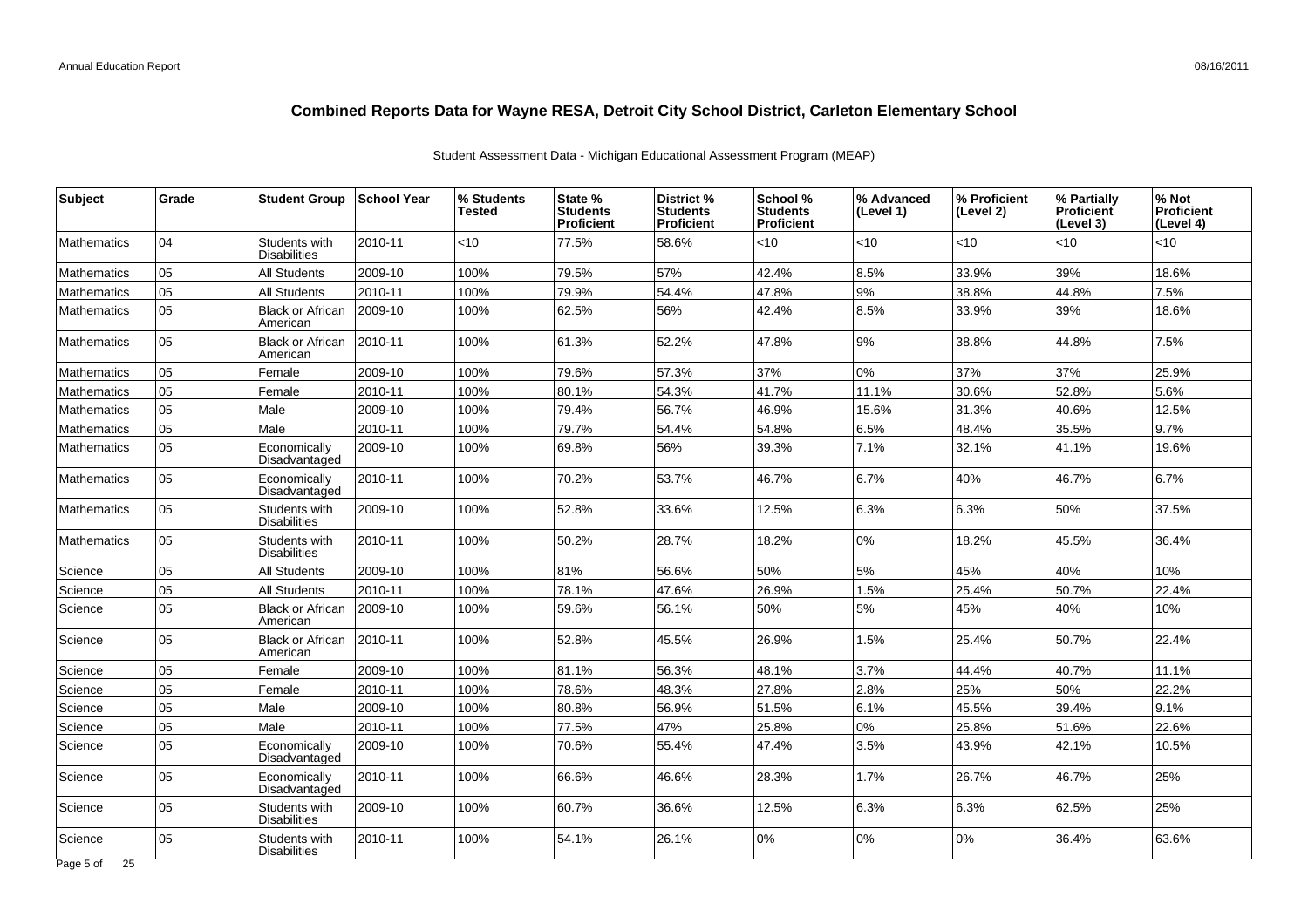Student Assessment Data - Michigan Merit Examination (MME)

| Subject | Grade | Student Group | <b>School Year</b> | <b>Students</b><br>Tested | State %<br>Students<br>Proficient | District %<br>Students<br><b>Proficient</b> | School %<br>Students<br>Proficient | $\overline{0}$<br>Advancec<br>$ $ (Level 1) | % Proficient<br> (Level 2) | % Partially<br>Proficient<br><b>I</b> Cevel 3<br>. . | ∕∘ Not<br>Proficient<br>(Level 4) |
|---------|-------|---------------|--------------------|---------------------------|-----------------------------------|---------------------------------------------|------------------------------------|---------------------------------------------|----------------------------|------------------------------------------------------|-----------------------------------|
|---------|-------|---------------|--------------------|---------------------------|-----------------------------------|---------------------------------------------|------------------------------------|---------------------------------------------|----------------------------|------------------------------------------------------|-----------------------------------|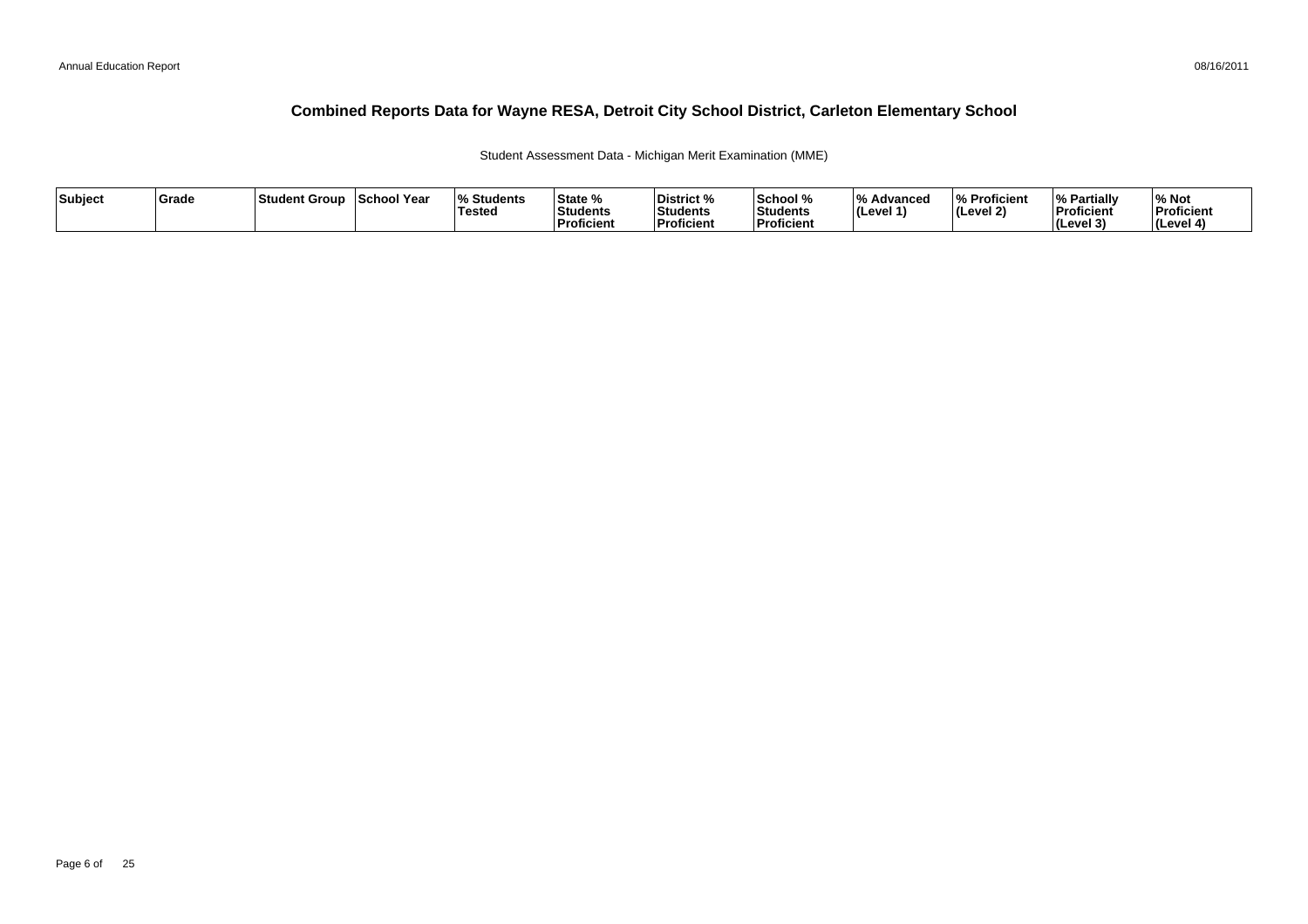| Student Assessment Data - MI-Access : Functional Independence |  |  |
|---------------------------------------------------------------|--|--|
|                                                               |  |  |

| Subject     | Grade | <b>Student Group</b>                | <b>School Year</b> | % Students<br>Tested | State % Students   District %<br><b>Proficient</b> | <b>Students</b><br><b>Proficient</b> | School %<br><b>Students</b><br>Proficient | % Surpassed<br>(Level 1) | % Attained<br>(Level 2) | % Emerging<br>(Level $3\bar{)}$ |
|-------------|-------|-------------------------------------|--------------------|----------------------|----------------------------------------------------|--------------------------------------|-------------------------------------------|--------------------------|-------------------------|---------------------------------|
| Mathematics | 03    | <b>All Students</b>                 | 2009-10            | <10                  | 76.4%                                              | 50.6%                                | $<$ 10                                    | $ $ < 10                 | $<10$                   | < 10                            |
| Mathematics | 03    | <b>All Students</b>                 | 2010-11            | <10                  | 74.7%                                              | 43.3%                                | $<$ 10                                    | $<$ 10                   | <10                     | < 10                            |
| Mathematics | 03    | <b>Black or African</b><br>American | 2009-10            | $<$ 10               | 69.3%                                              | 53.4%                                | $<$ 10                                    | < 10                     | < 10                    | < 10                            |
| Mathematics | 03    | <b>Black or African</b><br>American | 2010-11            | $<$ 10               | 65.7%                                              | 41.1%                                | $<$ 10                                    | $<$ 10                   | <10                     | < 10                            |
| Mathematics | 03    | Female                              | 2010-11            | <10                  | 73.5%                                              | 40.9%                                | <10                                       | <10                      | $<10$                   | <10                             |
| Mathematics | 03    | Male                                | 2009-10            | <10                  | 78.9%                                              | 54%                                  | $<$ 10                                    | $<$ 10                   | <10                     | < 10                            |
| Mathematics | 03    | Male                                | 2010-11            | <10                  | 75.3%                                              | 44.7%                                | <10                                       | <10                      | <10                     | < 10                            |
| Mathematics | 04    | <b>All Students</b>                 | 2009-10            | <10                  | 85%                                                | 59.8%                                | $<$ 10                                    | < 10                     | <10                     | < 10                            |
| Mathematics | 04    | <b>All Students</b>                 | 2010-11            | $<$ 10               | 82.9%                                              | 64.5%                                | $<$ 10                                    | < 10                     | <10                     | <10                             |
| Mathematics | 04    | <b>Black or African</b><br>American | 2009-10            | $<$ 10               | 76.2%                                              | 57.5%                                | <10                                       | < 10                     | <10                     | < 10                            |
| Mathematics | 04    | <b>Black or African</b><br>American | 2010-11            | $<$ 10               | 79.1%                                              | 62.9%                                | $<$ 10                                    | $ $ < 10                 | < 10                    | < 10                            |
| Mathematics | 04    | Female                              | 2009-10            | <10                  | 83.4%                                              | 55.8%                                | <10                                       | $<$ 10                   | <10                     | < 10                            |
| Mathematics | 04    | Male                                | 2009-10            | <10                  | 85.9%                                              | 62.3%                                | <10                                       | <10                      | $<10$                   | $<10$                           |
| Mathematics | 04    | Male                                | 2010-11            | <10                  | 84.3%                                              | 72.1%                                | $<$ 10                                    | $<$ 10                   | <10                     | < 10                            |
| Mathematics | 05    | All Students                        | 2010-11            | <10                  | 71.6%                                              | 56.5%                                | $<$ 10                                    | < 10                     | < 10                    | < 10                            |
| Mathematics | 05    | <b>Black or African</b><br>American | 2010-11            | $<$ 10               | 64.5%                                              | 57.6%                                | <10                                       | < 10                     | <10                     | $<10$                           |
| Mathematics | 05    | Female                              | 2010-11            | <10                  | 66.4%                                              | 51.4%                                | $<$ 10                                    | < 10                     | < 10                    | < 10                            |
| Mathematics | 05    | Male                                | 2010-11            | <10                  | 74.4%                                              | 60%                                  | $<$ 10                                    | < 10                     | <10                     | <10                             |
| Science     | 05    | <b>All Students</b>                 | 2010-11            | $<$ 10               | 56.8%                                              | 41.9%                                | $<$ 10                                    | < 10                     | <10                     | < 10                            |
| Science     | 05    | <b>Black or African</b><br>American | 2010-11            | <10                  | 47.1%                                              | 43%                                  | $<$ 10                                    | < 10                     | $<10$                   | < 10                            |
| Science     | 05    | Female                              | 2010-11            | $<$ 10               | 51.6%                                              | 47.2%                                | $<$ 10                                    | < 10                     | < 10                    | < 10                            |
| Science     | 05    | Male                                | 2010-11            | <10                  | 59.6%                                              | 38%                                  | <10                                       | < 10                     | $<10$                   | <10                             |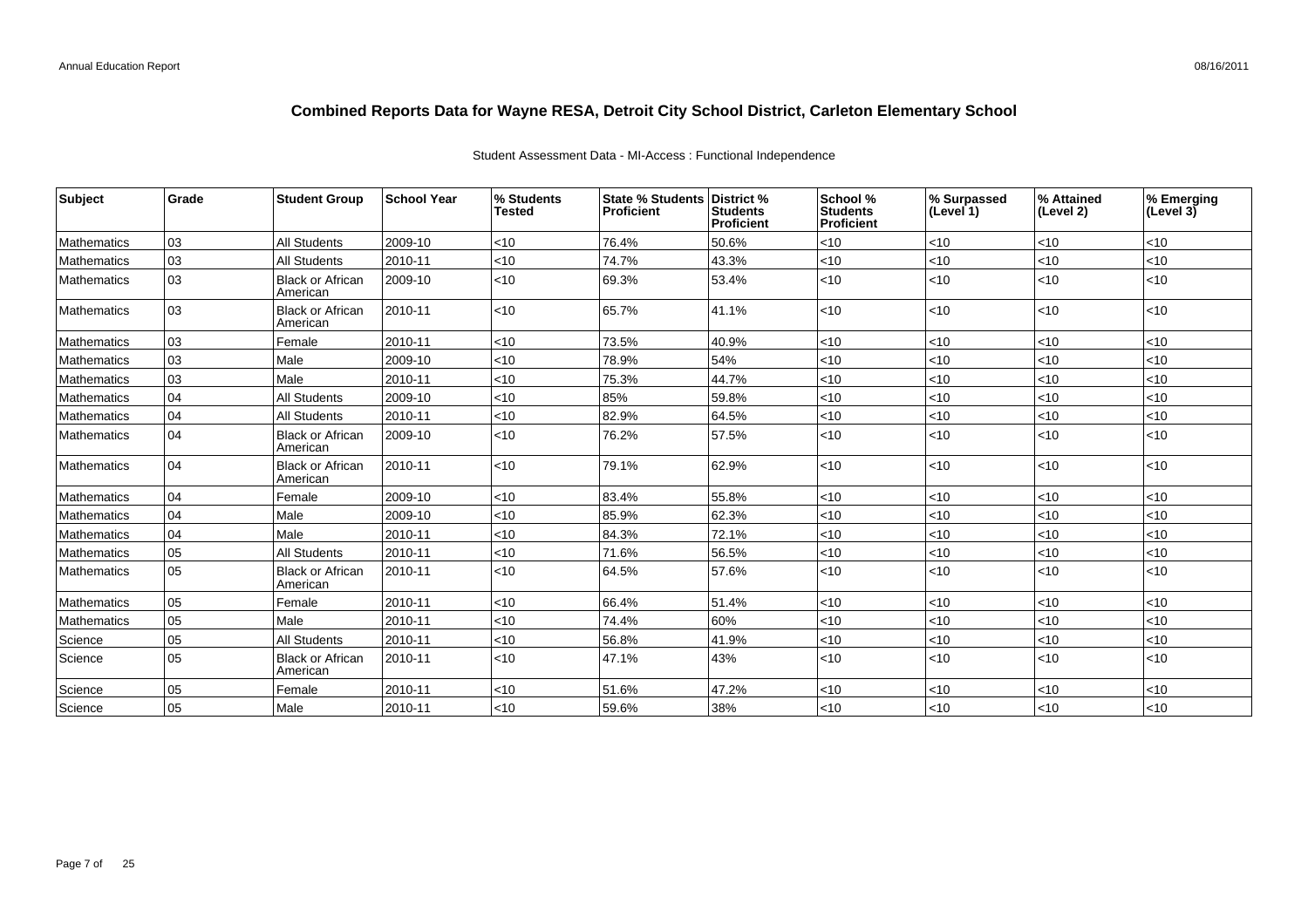Student Assessment Data - MI-Access : Supported Independence

| Subject | Grade | 'Student Group | <b>School Year</b> | % Students<br>Testea | % Students   District %<br>l State %<br>Proficient | Students<br><b>Proficient</b> | School %<br>Students<br><b>Proficien</b> | ∣% Surpassed<br>(Level 1) | $\mathbf{0}_{\alpha}$<br>Attained<br>(Level 2) | Emerging<br>$ $ (Level 3 <sup>'</sup> |
|---------|-------|----------------|--------------------|----------------------|----------------------------------------------------|-------------------------------|------------------------------------------|---------------------------|------------------------------------------------|---------------------------------------|
|---------|-------|----------------|--------------------|----------------------|----------------------------------------------------|-------------------------------|------------------------------------------|---------------------------|------------------------------------------------|---------------------------------------|

08/16/2011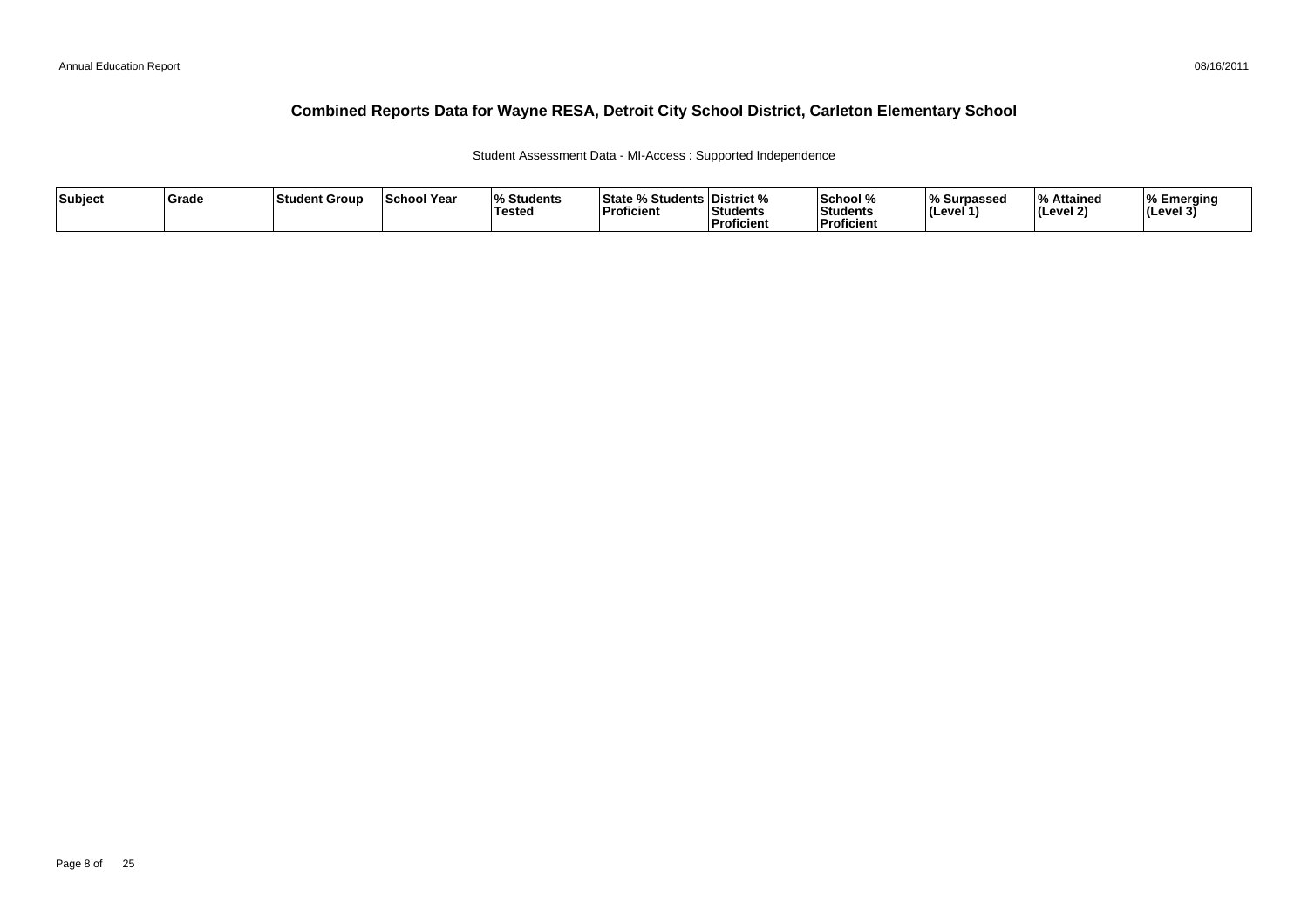#### Student Assessment Data - MI-Access : Participation

| Subject | Grade | ∣Student Group | <b>School Year</b> | 07.<br>Students<br>Tested | <sup>৹⁄</sup> Students ∟<br><b>State</b><br>'Proficient | <b>District</b> %<br>Students<br><sup>'</sup> Proficient | School %<br>Students<br>--<br>Proficient | ∧ Surpassed<br>⊺(Level ′ | ہ Attained<br>Level 2) | % Emerging<br>$ $ (Level 3) |
|---------|-------|----------------|--------------------|---------------------------|---------------------------------------------------------|----------------------------------------------------------|------------------------------------------|--------------------------|------------------------|-----------------------------|
|---------|-------|----------------|--------------------|---------------------------|---------------------------------------------------------|----------------------------------------------------------|------------------------------------------|--------------------------|------------------------|-----------------------------|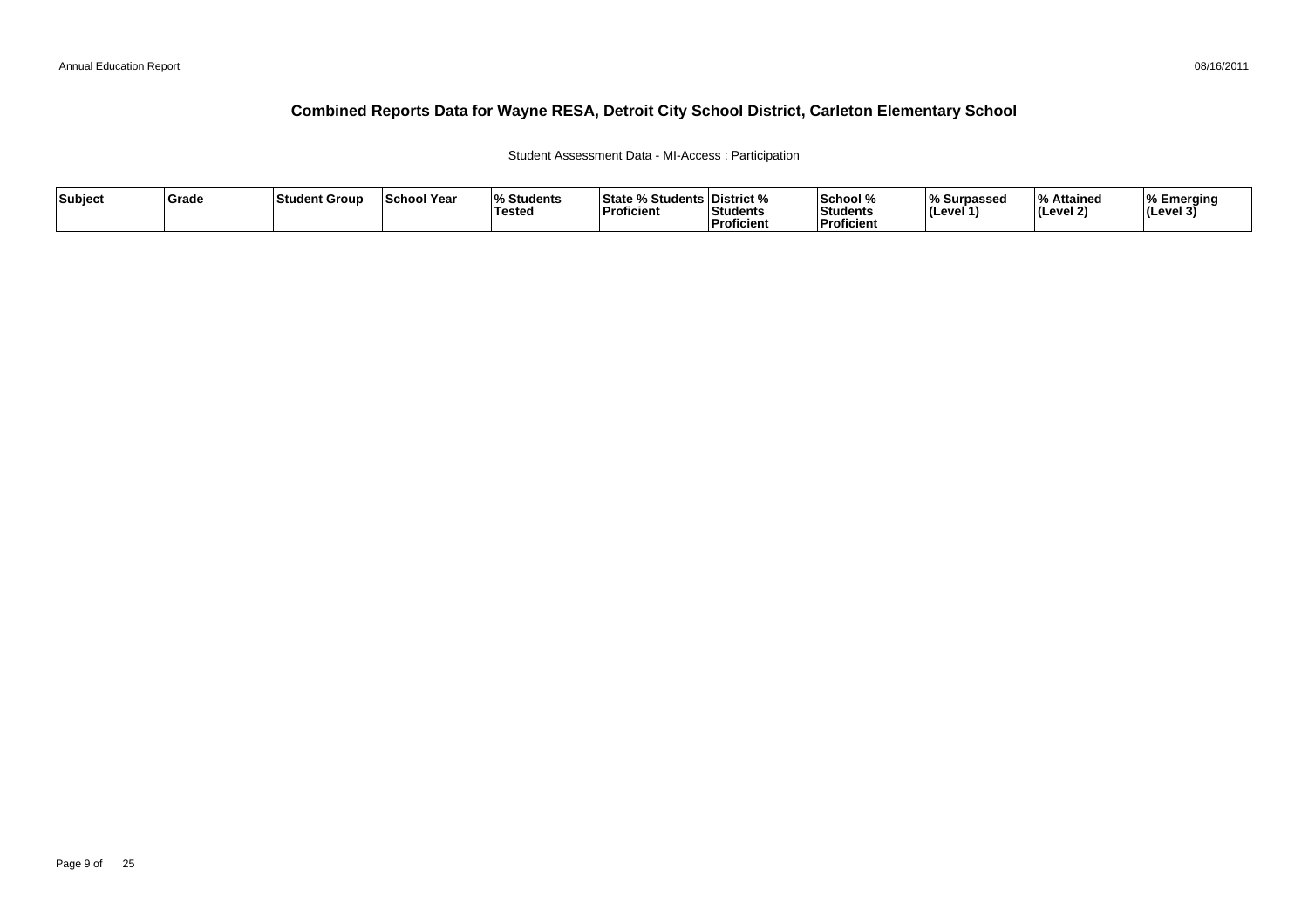### Student Assessment Data - MEAP-Access

| Subject | Grade | Student Group | School Year | 10I<br><b>Students</b><br>Tested | State % Students District %<br>Proficient | <b>Students</b><br>Proficient | School %<br>Students<br><b>Proficient</b> | l% Level 1 | $\overline{a}$<br>% Level 2 | $\frac{1}{6}$ Level 3 |
|---------|-------|---------------|-------------|----------------------------------|-------------------------------------------|-------------------------------|-------------------------------------------|------------|-----------------------------|-----------------------|
|---------|-------|---------------|-------------|----------------------------------|-------------------------------------------|-------------------------------|-------------------------------------------|------------|-----------------------------|-----------------------|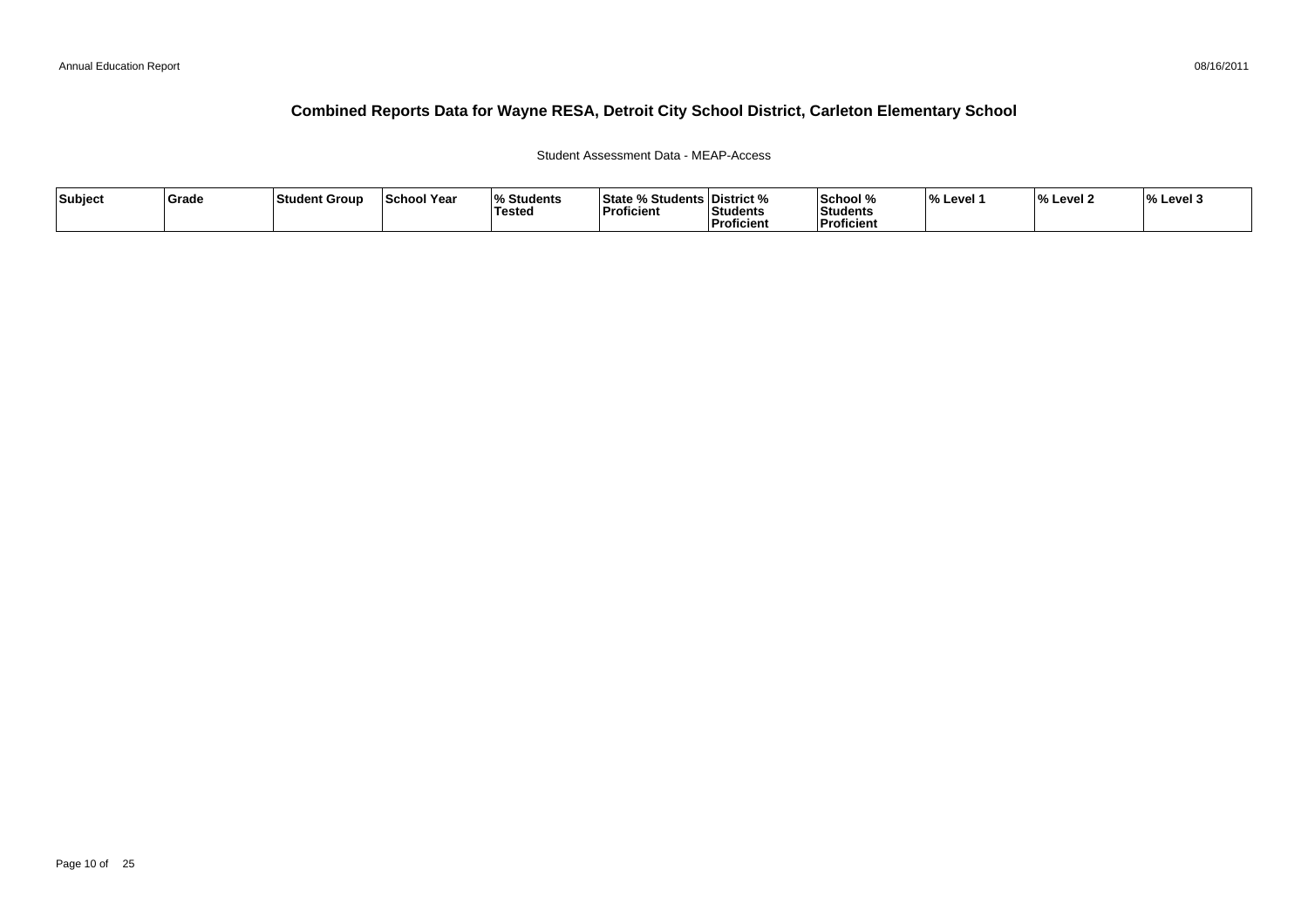### AYP Detail Data

| <b>Student Group</b>                           | Location        | <b>Subject</b>                     | % Tested (Goal 95%) | % Proficient for AYP* |
|------------------------------------------------|-----------------|------------------------------------|---------------------|-----------------------|
| <b>All Students</b>                            | State           | English Language Arts /<br>Reading | 98.9%               | 93.7%                 |
| <b>All Students</b>                            | <b>State</b>    | <b>Mathematics</b>                 | 98.6%               | 94.4%                 |
| <b>All Students</b>                            | <b>District</b> | English Language Arts /<br>Reading | 94.9%               | 85.2%                 |
| All Students                                   | District        | <b>Mathematics</b>                 | 94%                 | 87.5%                 |
| <b>All Students</b>                            | School          | English Language Arts /<br>Reading | 99.1%               | 82%                   |
| <b>All Students</b>                            | School          | Mathematics                        | 99.1%               | 88.4%                 |
| American Indian or Alaska<br>Native            | State           | English Language Arts /<br>Reading | 98.4%               | 92.1%                 |
| American Indian or Alaska<br>Native            | <b>State</b>    | <b>Mathematics</b>                 | 98.1%               | 93.4%                 |
| American Indian or Alaska<br>Native            | <b>District</b> | English Language Arts /<br>Reading | 93.3%               | 89.5%                 |
| American Indian or Alaska<br>Native            | <b>District</b> | <b>Mathematics</b>                 | 91.7%               | 87.1%                 |
| American Indian or Alaska<br>Native            | School          | English Language Arts /<br>Reading | $30$                | $30$                  |
| American Indian or Alaska<br>Native            | School          | <b>Mathematics</b>                 | $30$                | $30$                  |
| Asian, Native Hawaiian, or<br>Pacific Islander | <b>State</b>    | English Language Arts /<br>Reading | 100.5%              | 96.5%                 |
| Asian. Native Hawaiian, or<br>Pacific Islander | <b>State</b>    | <b>Mathematics</b>                 | 99.3%               | 97.4%                 |
| Asian, Native Hawaiian, or<br>Pacific Islander | <b>District</b> | English Language Arts /<br>Reading | 98.5%               | 90%                   |
| Asian, Native Hawaiian, or<br>Pacific Islander | <b>District</b> | <b>Mathematics</b>                 | 98.5%               | 95.5%                 |
| Asian, Native Hawaiian, or<br>Pacific Islander | School          | English Language Arts /<br>Reading | N/A                 | N/A                   |
| Asian, Native Hawaiian, or<br>Pacific Islander | School          | <b>Mathematics</b>                 | N/A                 | N/A                   |
| <b>Black or African American</b>               | State           | English Language Arts /<br>Reading | 96.8%               | 87.7%                 |
| <b>Black or African American</b>               | <b>State</b>    | <b>Mathematics</b>                 | 96.4%               | 88.9%                 |
| <b>Black or African American</b>               | <b>District</b> | English Language Arts /<br>Reading | 94.8%               | 84.7%                 |
| <b>Black or African American</b>               | <b>District</b> | <b>Mathematics</b>                 | 93.8%               | 86.5%                 |
| <b>Black or African American</b>               | School          | English Language Arts /<br>Reading | 99.1%               | 82.2%                 |
| <b>Black or African American</b>               | School          | <b>Mathematics</b>                 | 99.1%               | 88.7%                 |
| Hispanic or Latino                             | State           | English Language Arts /<br>Reading | 98.8%               | 91.7%                 |
| Hispanic or Latino                             | <b>State</b>    | <b>Mathematics</b>                 | 98.1%               | 93.4%                 |
| Hispanic or Latino                             | <b>District</b> | English Language Arts /<br>Reading | 95.5%               | 88.8%                 |
| Hispanic or Latino                             | <b>District</b> | <b>Mathematics</b>                 | 94.9%               | 94%                   |
| Hispanic or Latino                             | School          | English Language Arts /<br>Reading | N/A                 | N/A                   |
| Hispanic or Latino                             | School          | <b>Mathematics</b>                 | N/A                 | N/A                   |
| Two or More Races                              | <b>State</b>    | English Language Arts /<br>Reading | 99.2%               | 94.1%                 |
| Two or More Races                              | <b>State</b>    | <b>Mathematics</b>                 | 99%                 | 94.9%                 |
| Two or More Races                              | <b>District</b> | English Language Arts /<br>Reading | <30                 | <30                   |
| Two or More Races                              | District        | <b>Mathematics</b>                 | $30$                | $30$                  |
| Two or More Races                              | School          | English Language Arts /<br>Reading | N/A                 | N/A                   |
| Two or More Races                              | School          | <b>Mathematics</b>                 | N/A                 | N/A                   |
| White                                          | <b>State</b>    | English Language Arts /<br>Reading | 99.4%               | 95.1%                 |
| White                                          | State           | Mathematics                        | 99.2%               | 95.6%                 |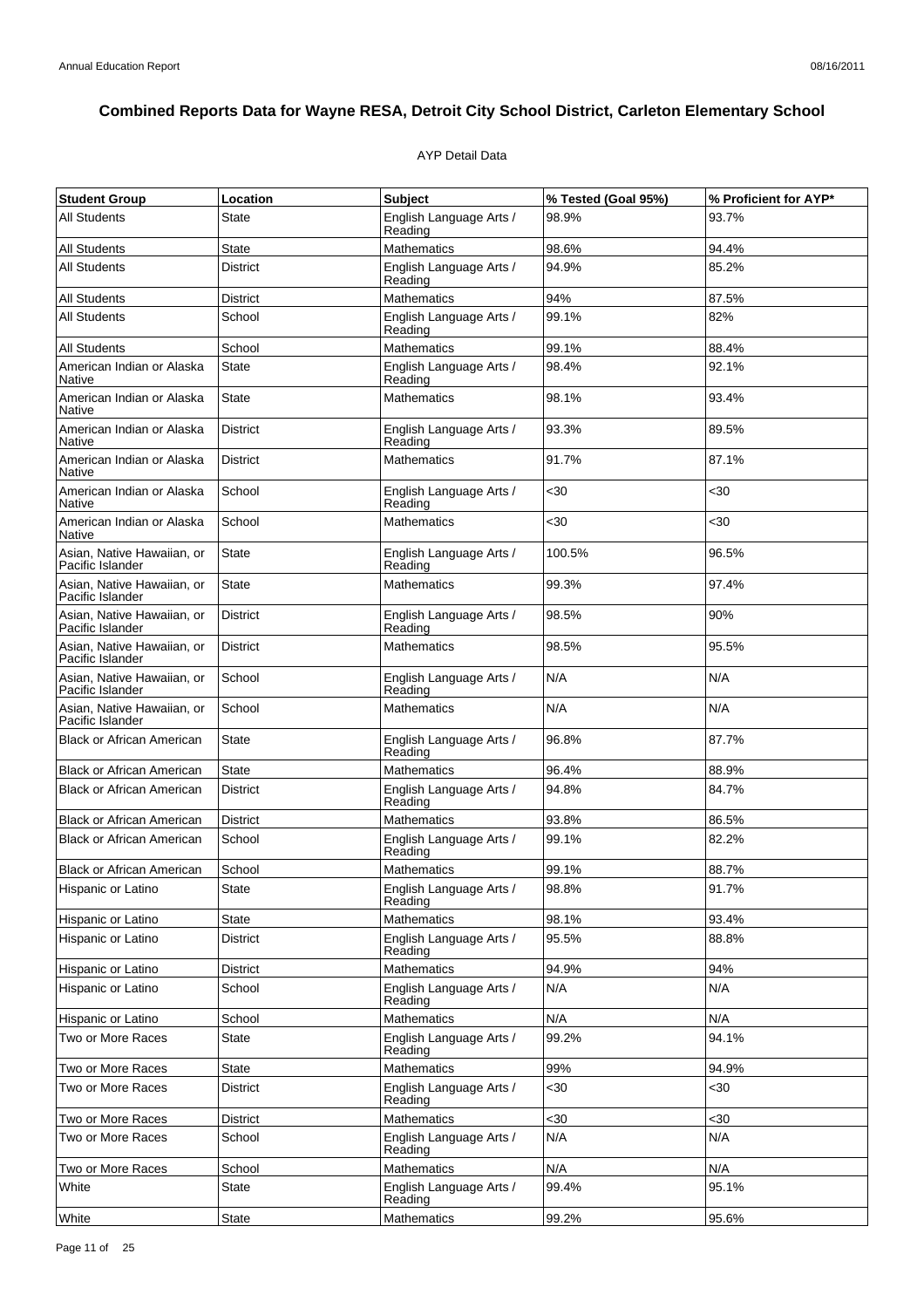### AYP Detail Data

| <b>Student Group</b>              | Location        | Subject                            | % Tested (Goal 95%) | % Proficient for AYP* |
|-----------------------------------|-----------------|------------------------------------|---------------------|-----------------------|
| White                             | <b>District</b> | English Language Arts /<br>Reading | 96.8%               | 84.5%                 |
| White                             | <b>District</b> | <b>Mathematics</b>                 | 94.9%               | 91.3%                 |
| Economically<br>Disadvantaged     | <b>State</b>    | English Language Arts /<br>Reading | 98.4%               | 90.4%                 |
| Economically<br>Disadvantaged     | <b>State</b>    | <b>Mathematics</b>                 | 98.1%               | 91.9%                 |
| Economically<br>Disadvantaged     | <b>District</b> | English Language Arts /<br>Reading | 95.1%               | 85.1%                 |
| Economically<br>Disadvantaged     | <b>District</b> | <b>Mathematics</b>                 | 94.3%               | 87.6%                 |
| Economically<br>Disadvantaged     | School          | English Language Arts /<br>Reading | 99%                 | 83%                   |
| Economically<br>Disadvantaged     | School          | <b>Mathematics</b>                 | 99%                 | 89.6%                 |
| <b>Limited English Proficient</b> | <b>State</b>    | English Language Arts /<br>Reading | 99%                 | 85.3%                 |
| <b>Limited English Proficient</b> | <b>State</b>    | <b>Mathematics</b>                 | 98.2%               | 91.2%                 |
| <b>Limited English Proficient</b> | <b>District</b> | English Language Arts /<br>Reading | 96.2%               | 88.6%                 |
| <b>Limited English Proficient</b> | <b>District</b> | <b>Mathematics</b>                 | 95.9%               | 93.8%                 |
| <b>Students with Disabilities</b> | <b>State</b>    | English Language Arts /<br>Reading | 97.8%               | 72.9%                 |
| <b>Students with Disabilities</b> | <b>State</b>    | Mathematics                        | 97.6%               | 78.9%                 |
| <b>Students with Disabilities</b> | <b>District</b> | English Language Arts /<br>Reading | 90.1%               | 55.3%                 |
| <b>Students with Disabilities</b> | <b>District</b> | <b>Mathematics</b>                 | 88.8%               | 66.5%                 |
| <b>Students with Disabilities</b> | School          | English Language Arts /<br>Reading | 100%                | 45%                   |
| <b>Students with Disabilities</b> | School          | <b>Mathematics</b>                 | 96.8%               | 50%                   |

Note: 1100 Recently arrived LEP students took part in the State's ELPA instead of the MEAP/MME/MI-Access.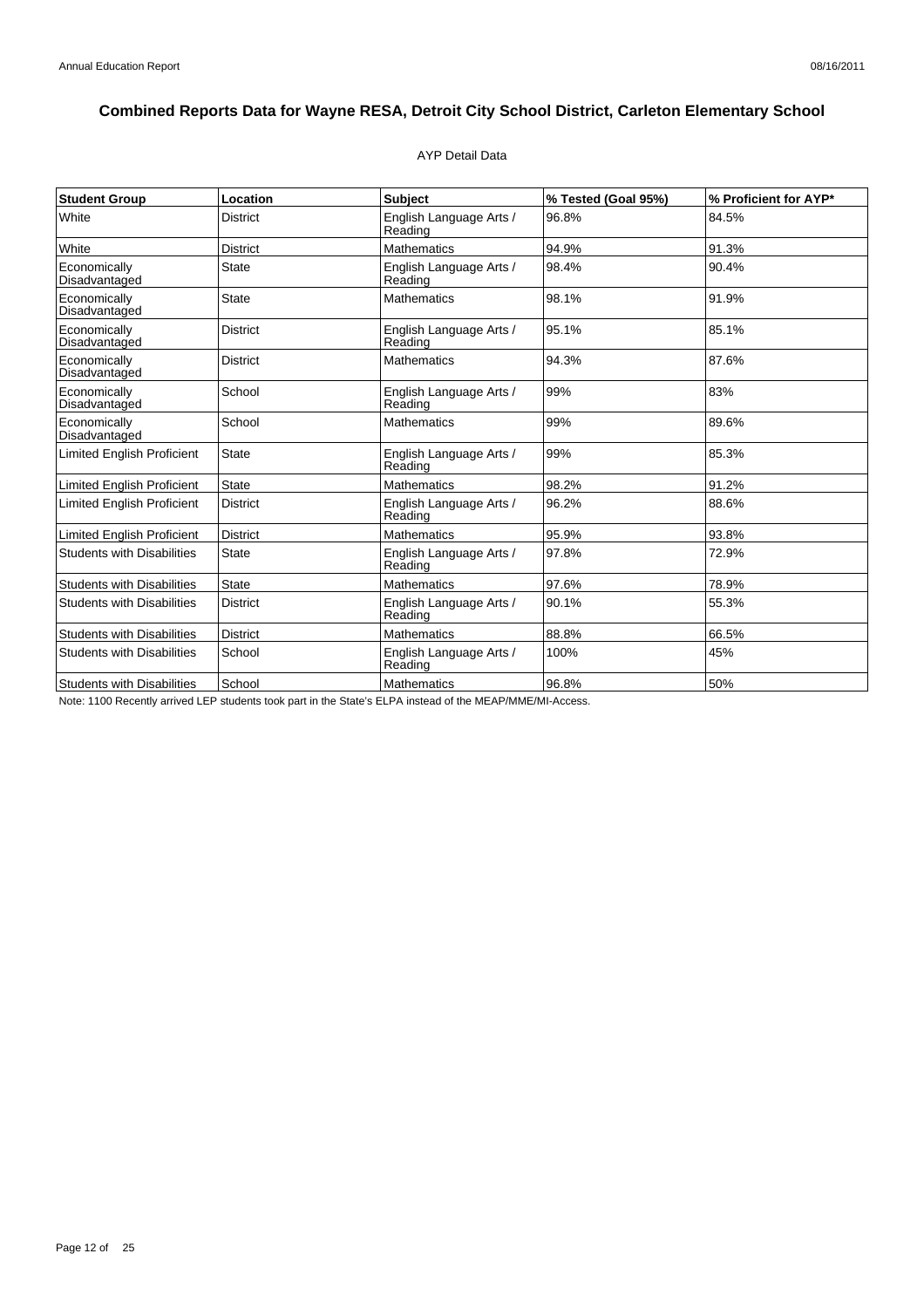AYP Detail Data - Graduation Rate

| <b>Student Group</b>                        | Location        | <b>Graduation Rate (High Schools only) (Goal</b><br>80%) |
|---------------------------------------------|-----------------|----------------------------------------------------------|
| <b>All Students</b>                         | <b>State</b>    | 75.96%                                                   |
| <b>All Students</b>                         | <b>District</b> | 62.27%                                                   |
| American Indian or Alaska Native            | <b>State</b>    | 65.87%                                                   |
| American Indian or Alaska Native            | <b>District</b> | 67.65%                                                   |
| Asian, Native Hawaiian, or Pacific Islander | <b>State</b>    | 87.07%                                                   |
| Asian, Native Hawaiian, or Pacific Islander | <b>District</b> | 70.69%                                                   |
| <b>Black or African American</b>            | <b>State</b>    | 57.97%                                                   |
| <b>Black or African American</b>            | <b>District</b> | 62.72%                                                   |
| Hispanic or Latino                          | <b>State</b>    | 63.52%                                                   |
| Hispanic or Latino                          | <b>District</b> | 59.11%                                                   |
| Two or More Races                           | <b>State</b>    | 66.55%                                                   |
| White                                       | <b>State</b>    | 82.04%                                                   |
| White                                       | <b>District</b> | 39.17%                                                   |
| <b>Economically Disadvantaged</b>           | <b>State</b>    | 66.59%                                                   |
| Economically Disadvantaged                  | <b>District</b> | 63.16%                                                   |
| <b>Limited English Proficient</b>           | <b>State</b>    | 83.13%                                                   |
| <b>Limited English Proficient</b>           | <b>District</b> | $<$ 10                                                   |
| <b>Students with Disabilities</b>           | <b>State</b>    | 58.68%                                                   |
| <b>Students with Disabilities</b>           | <b>District</b> | 45.79%                                                   |

\* All data based on students enrolled for a full academic year.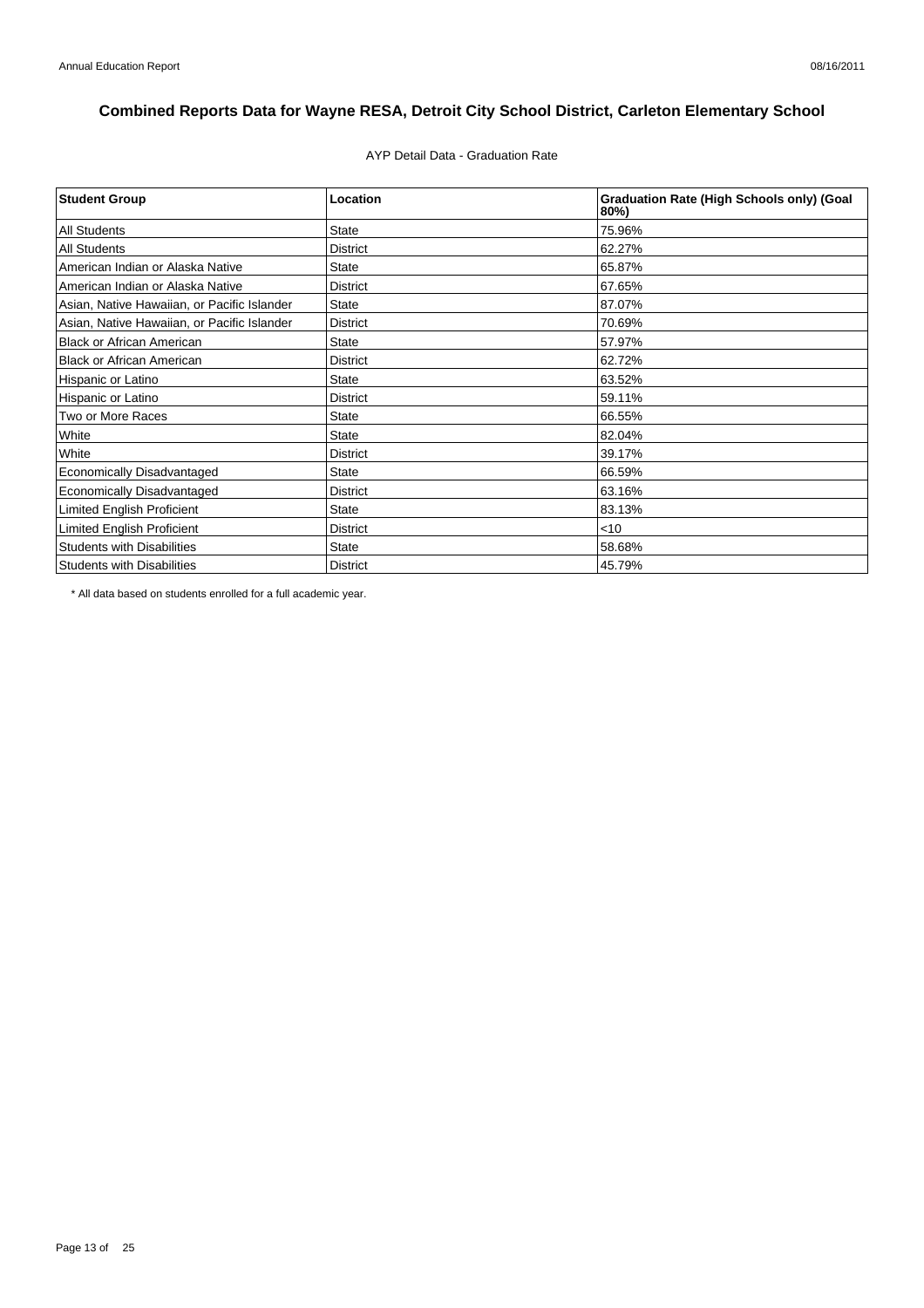### AYP Detail Data - Attendance Rate

| <b>Student Group</b>                        | Location        | Attendance Rate (Goal 90%) |
|---------------------------------------------|-----------------|----------------------------|
| <b>All Students</b>                         | <b>State</b>    | 94.9%                      |
| <b>All Students</b>                         | <b>District</b> | 88.8%                      |
| <b>All Students</b>                         | School          | 89.2%                      |
| American Indian or Alaska Native            | <b>State</b>    | 94%                        |
| American Indian or Alaska Native            | <b>District</b> | 88.6%                      |
| American Indian or Alaska Native            | School          | 100%                       |
| Asian, Native Hawaiian, or Pacific Islander | <b>State</b>    | 96.6%                      |
| Asian, Native Hawaiian, or Pacific Islander | <b>District</b> | 93.4%                      |
| Asian, Native Hawaiian, or Pacific Islander | School          | 82.4%                      |
| <b>Black or African American</b>            | <b>State</b>    | 91.9%                      |
| <b>Black or African American</b>            | <b>District</b> | 88.4%                      |
| <b>Black or African American</b>            | School          | 89.2%                      |
| Hispanic or Latino                          | <b>State</b>    | 94.2%                      |
| Hispanic or Latino                          | <b>District</b> | 91.8%                      |
| Hispanic or Latino                          | School          | 97.6%                      |
| Two or More Races                           | <b>State</b>    | 94.7%                      |
| White                                       | <b>State</b>    | 95.6%                      |
| White                                       | <b>District</b> | 89.1%                      |
| White                                       | School          | 97.1%                      |
| <b>Economically Disadvantaged</b>           | <b>State</b>    | 93.4%                      |
| <b>Economically Disadvantaged</b>           | <b>District</b> | 88.3%                      |
| <b>Economically Disadvantaged</b>           | School          | 88.9%                      |
| Limited English Proficient                  | <b>State</b>    | 94.8%                      |
| <b>Limited English Proficient</b>           | <b>District</b> | 92.1%                      |
| <b>Students with Disabilities</b>           | State           | 93.4%                      |
| <b>Students with Disabilities</b>           | <b>District</b> | 86.7%                      |
| <b>Students with Disabilities</b>           | School          | 89.6%                      |

\* All data based on students enrolled for a full academic year.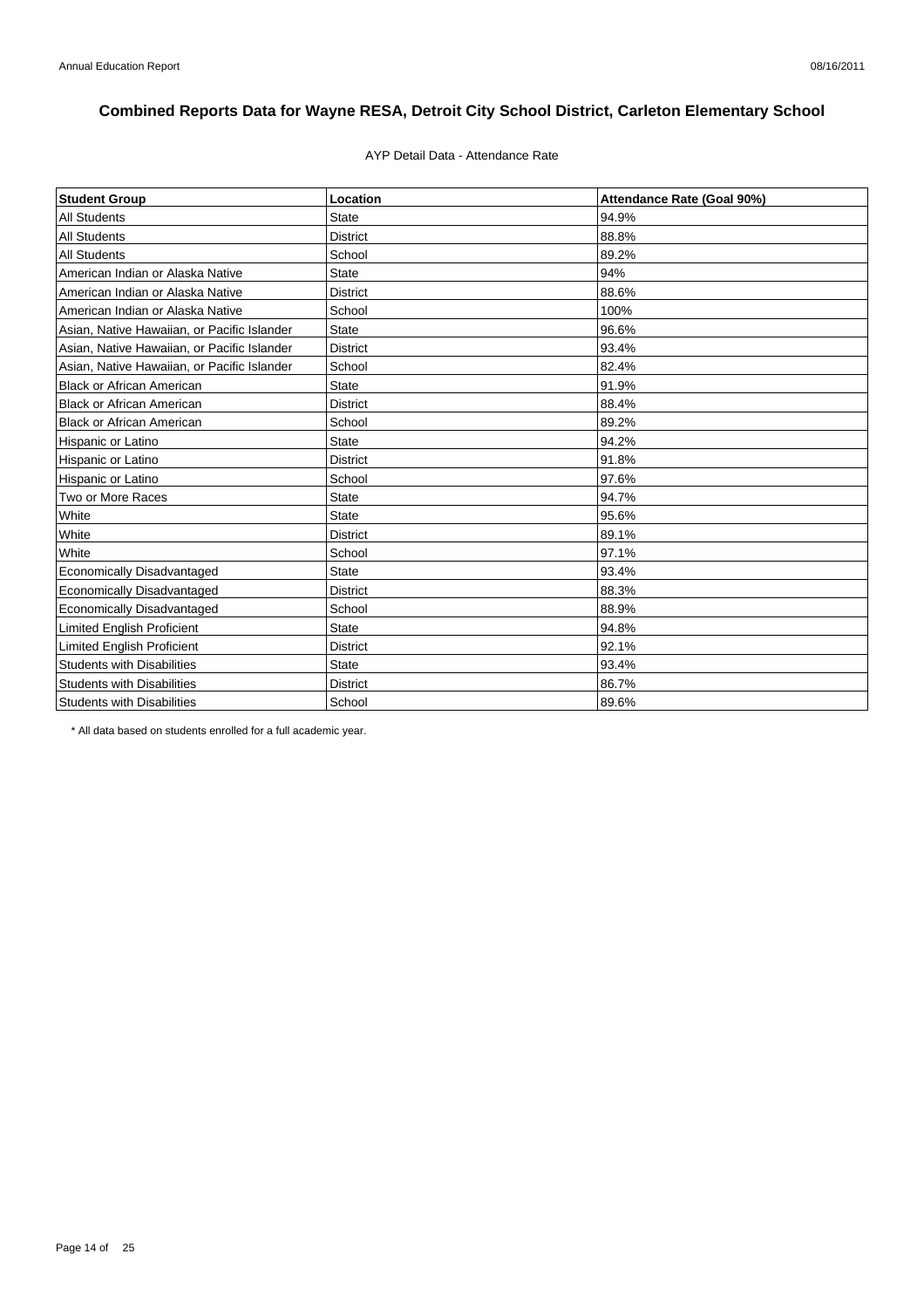### Michigan Annual AYP Objectives for Reading/ELA

| School Year  | Grade 3 | Grade 4 | Grade 5 | Grade 6 | Grade 7 | Grade 8 | Grade 11 |
|--------------|---------|---------|---------|---------|---------|---------|----------|
| 2001-02      |         | 38%     |         |         | 31%     |         | 42%      |
| 2002-03      |         | 38%     |         |         | 31%     |         | 42%      |
| $ 2003 - 04$ |         | 38%     |         |         | 31%     |         | 42%      |
| 2004-05      |         | 48%     |         |         | 43%     |         | 52%      |
| 2005-06      | 50%     | 48%     | 46%     | 45%     | 43%     | 41%     | 52%      |
| 2006-07      | 50%     | 48%     | 46%     | 45%     | 43%     | 41%     | 52%      |
| 2007-08      | 60%     | 59%     | 57%     | 56%     | 54%     | 53%     | 61%      |
| 2008-09      | 60%     | 59%     | 57%     | 56%     | 54%     | 53%     | 61%      |
| 2009-10      | 70%     | 69%     | 68%     | 67%     | 66%     | 65%     | 71%      |
| $ 2010 - 11$ | 78%     | 77%     | 76%     | 75%     | 74%     | 73%     | 79%      |
| 2011-12      | 86%     | 85%     | 84%     | 83%     | 82%     | 82%     | 86%      |
| 2012-13      | 93%     | 92%     | 92%     | 91%     | 91%     | 91%     | 93%      |
| $ 2013 - 14$ | 100%    | 100%    | 100%    | 100%    | 100%    | 100%    | 100%     |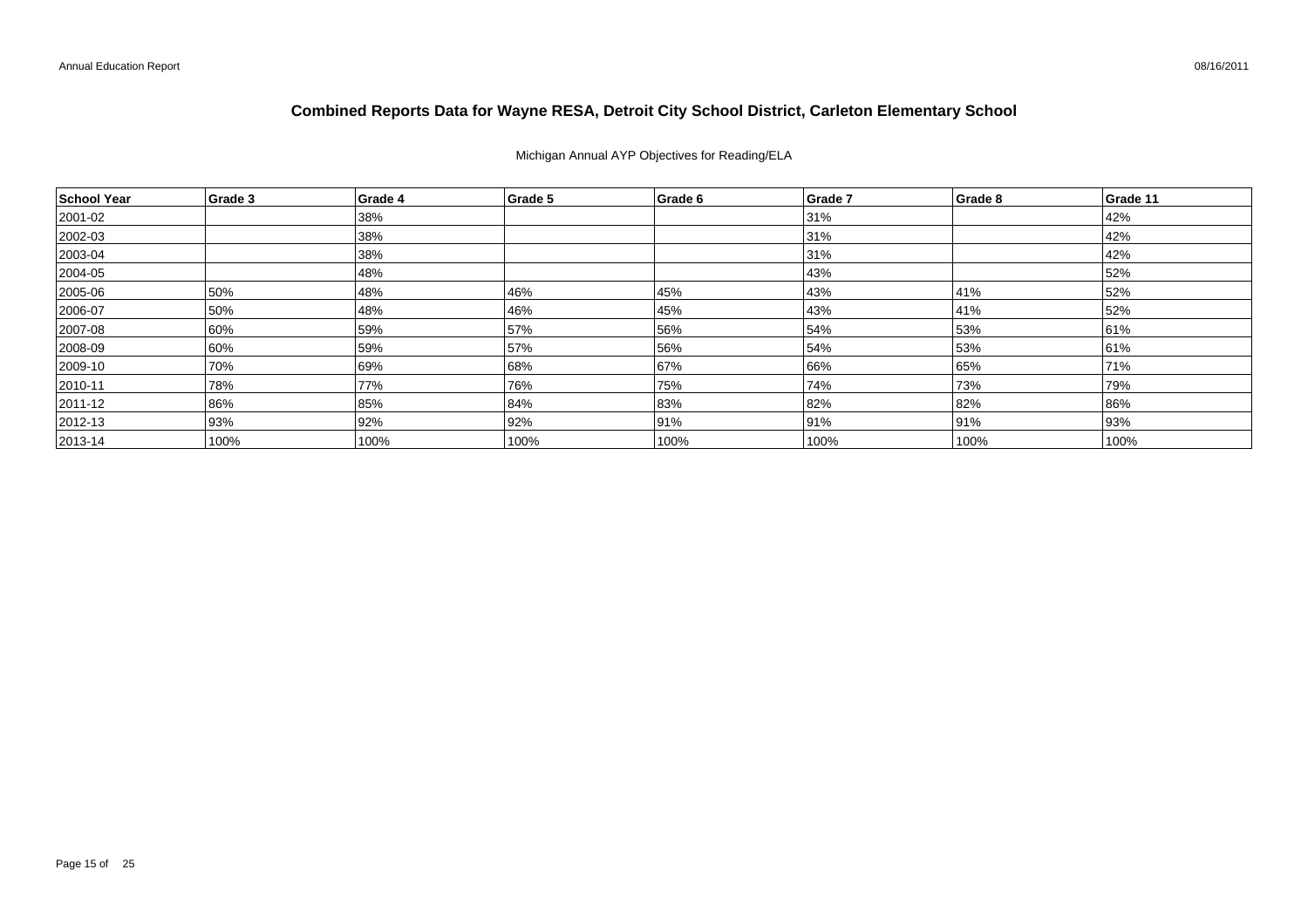### Michigan Annual AYP Objectives for Mathematics

| School Year  | Grade 3 | Grade 4 | Grade 5 | Grade 6 | Grade 7 | Grade 8 | Grade 11 |
|--------------|---------|---------|---------|---------|---------|---------|----------|
| 2001-02      |         | 47%     |         |         |         | 31%     | 33%      |
| 2002-03      |         | 47%     |         |         |         | 31%     | 33%      |
| $ 2003 - 04$ |         | 47%     |         |         |         | 31%     | 33%      |
| 2004-05      |         | 56%     |         |         |         | 43%     | 44%      |
| 2005-06      | 59%     | 56%     | 53%     | 50%     | 46%     | 43%     | 44%      |
| 2006-07      | 59%     | 56%     | 53%     | 50%     | 46%     | 43%     | 44%      |
| 2007-08      | 67%     | 65%     | 62%     | 60%     | 57%     | 54%     | 55%      |
| 2008-09      | 67%     | 65%     | 62%     | 60%     | 57%     | 54%     | 55%      |
| 2009-10      | 67%     | 65%     | 62%     | 60%     | 57%     | 54%     | 55%      |
| $ 2010 - 11$ | 75%     | 74%     | 71%     | 70%     | 67%     | 66%     | 67%      |
| 2011-12      | 83%     | 82%     | 81%     | 80%     | 78%     | 77%     | 78%      |
| $ 2012 - 13$ | 91%     | 91%     | 90%     | 90%     | 89%     | 89%     | 89%      |
| $ 2013 - 14$ | 100%    | 100%    | 100%    | 100%    | 100%    | 100%    | 100%     |

08/16/2011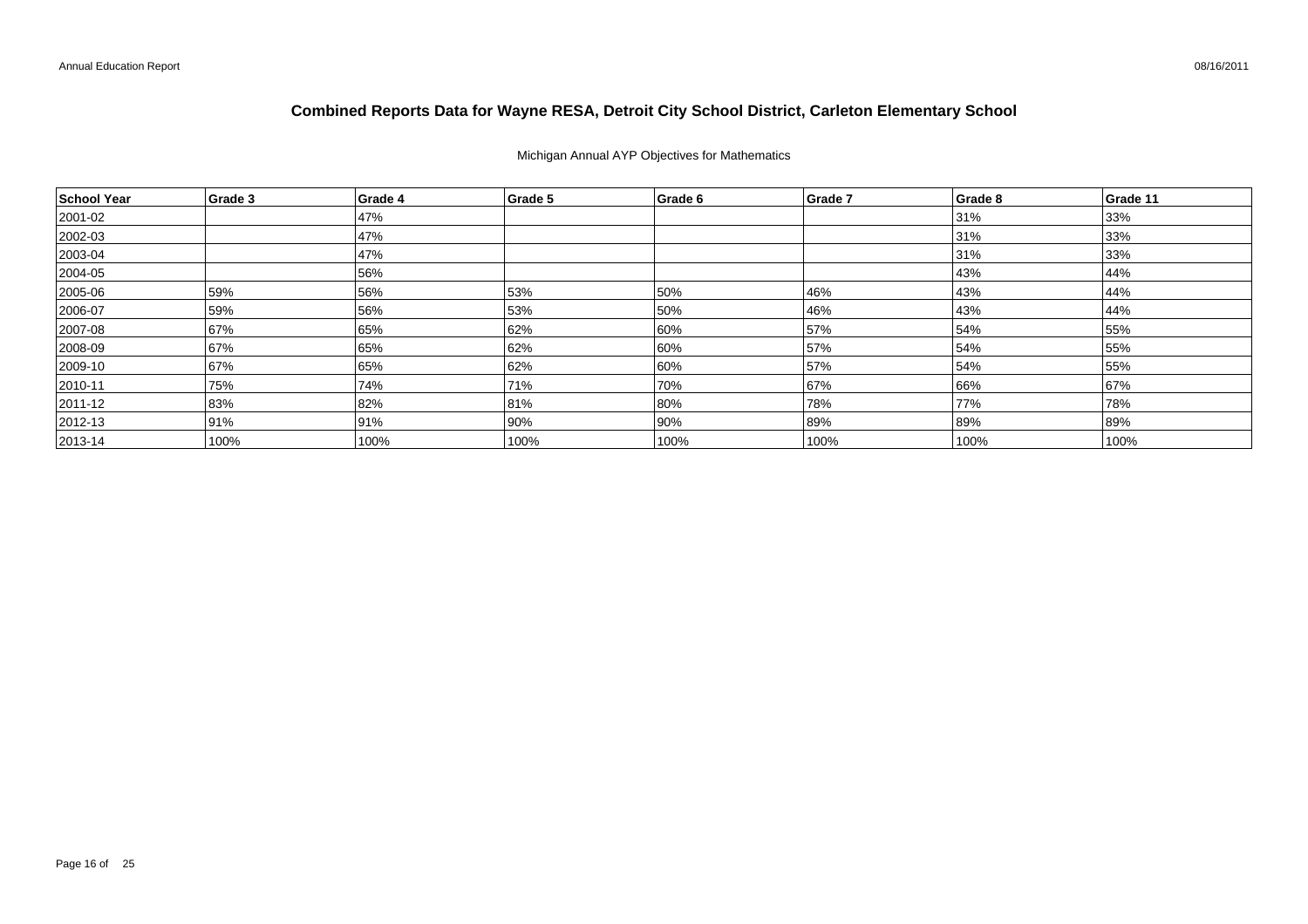School AYP Status

| <b>Title 1 Status</b> | <b>AYP ELA/Reading Status</b> | <b>AYP Mathematics Status</b> | <b>AYP Overall Status</b> | Education Yes Report Card<br>Grade | ⊾ School Improvement Status⊺Years in Improvement |  |
|-----------------------|-------------------------------|-------------------------------|---------------------------|------------------------------------|--------------------------------------------------|--|
| Yes                   | Not Met                       | Not Me                        | l No<br>: Me              |                                    | Corrective Action                                |  |

% of Schools making AYP: 69.6%<br>% of Schools in School Improvement status: 4.3%<br>% of Schools in Corrective Action status: 0%<br>% of Schools in Restructuring status: 0%<br>% of Title I Schools in School Improvement status: 0%<br>% o

% of Title I Schools in Restructuring status: 0%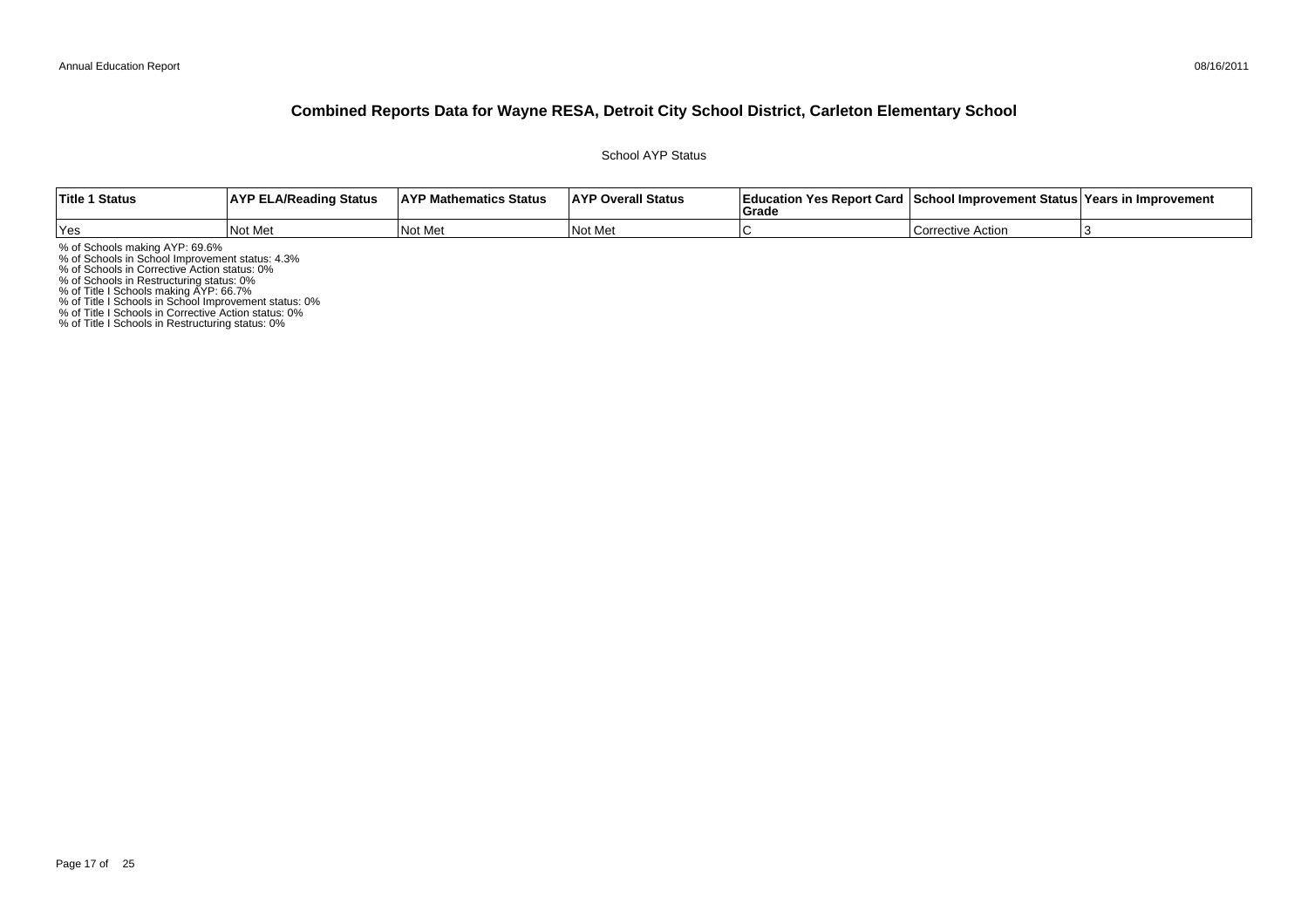Teacher Quality Data

|                                                                                                           | Other | 'B.A. | M.A. | l Ph.D |
|-----------------------------------------------------------------------------------------------------------|-------|-------|------|--------|
| Professional Qualifications<br>of All Public Elementary and<br>Secondary School Teachers<br>In the School |       | -     | 26   |        |

Professional Qualifications are defined by the State and may include information such as the degrees of public school teachers<br>e.g., percentage of teachers with Bachelors Degrees or Masters Degrees) or the percentage of fu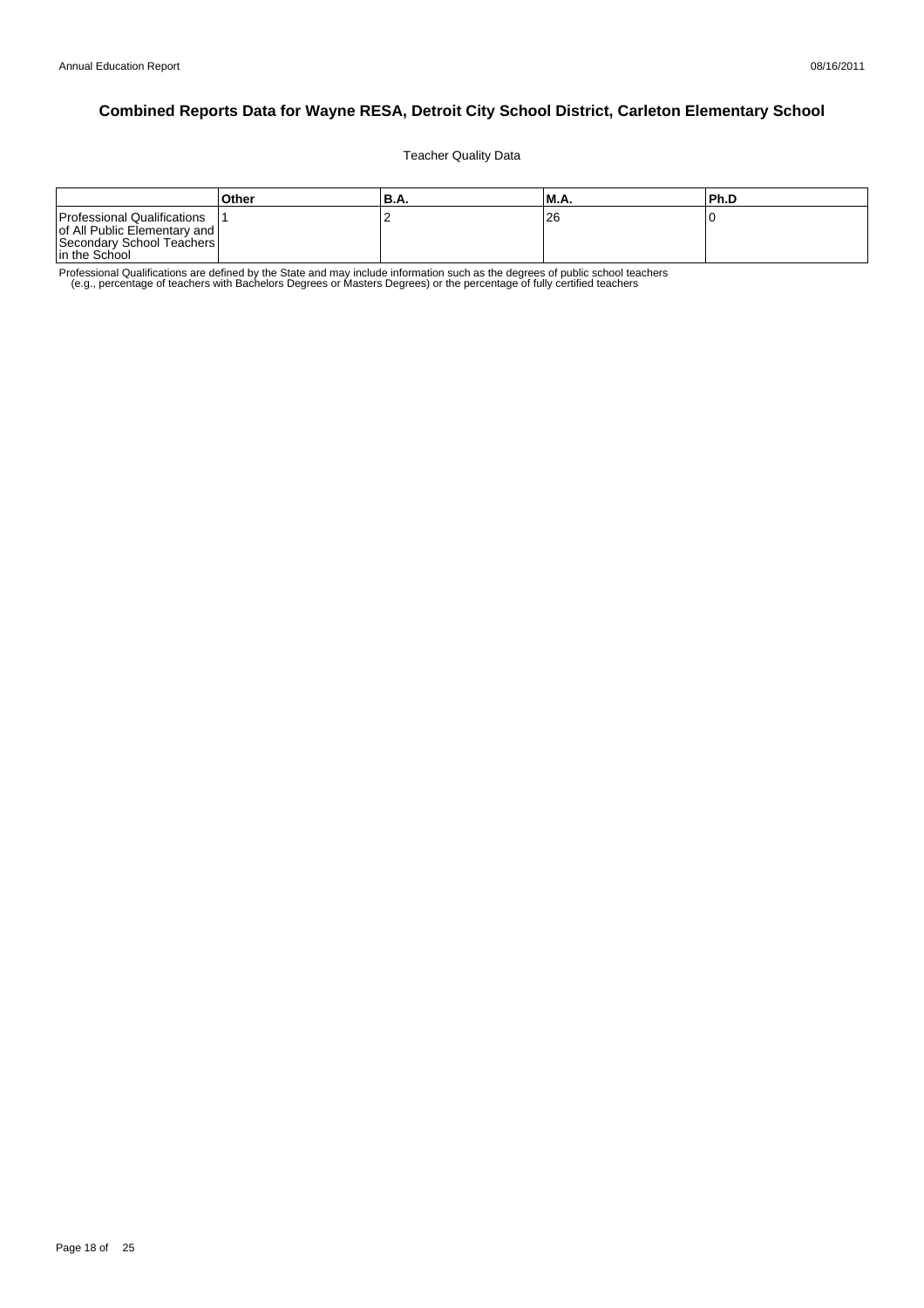Teacher Quality Data

|                                                                                                                 | <b>Certification Percent</b> |
|-----------------------------------------------------------------------------------------------------------------|------------------------------|
| Percentage of Public Elementary and Secondary School Teachers in the 10%<br>School with Emergency Certification |                              |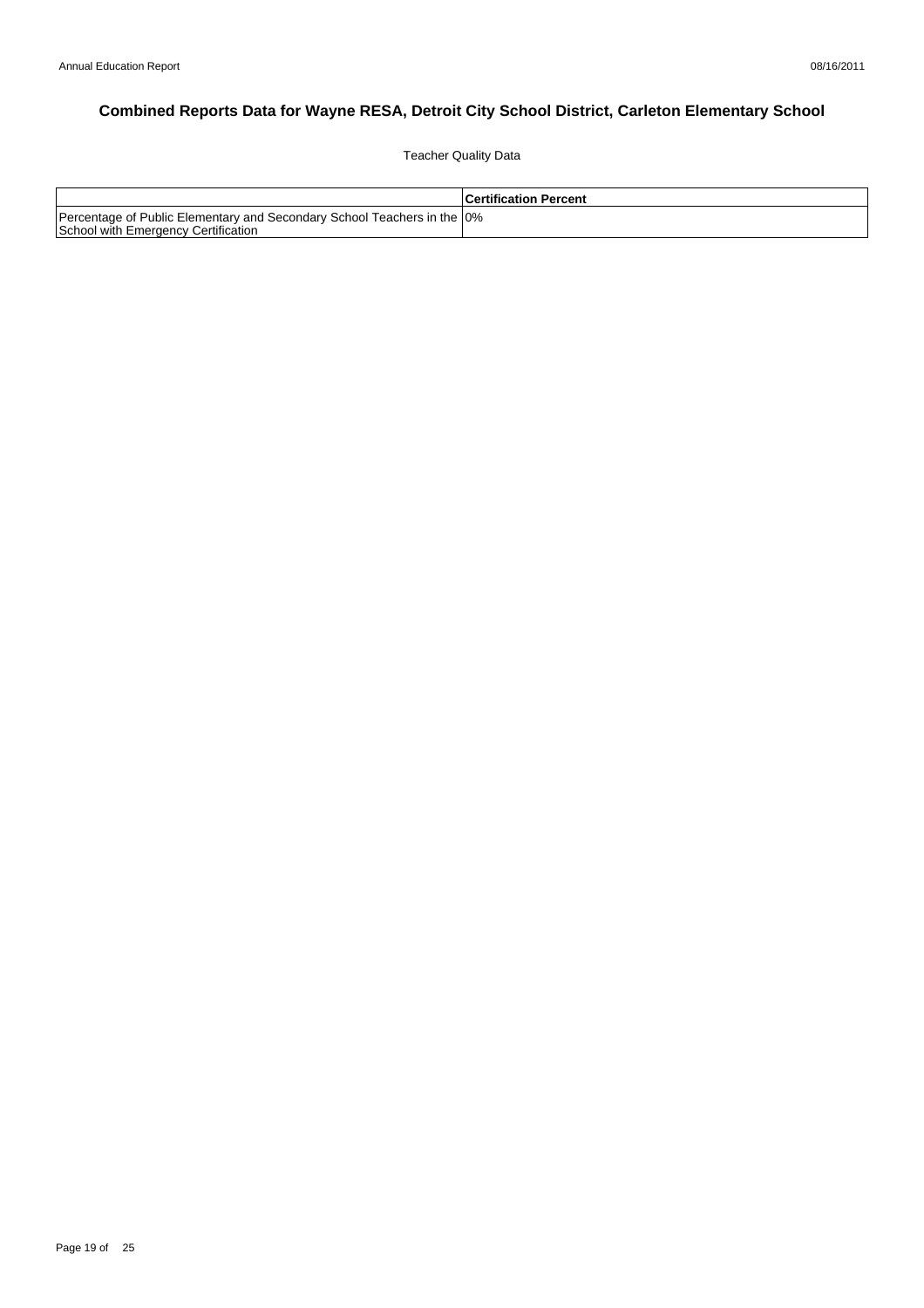Teacher Quality Data

|                                                                                                                        | School Aggregate |
|------------------------------------------------------------------------------------------------------------------------|------------------|
| Percentage of Core Academic Subject Elementary and Secondary<br>School Classes not Taught by Highly Qualified Teachers | 10%              |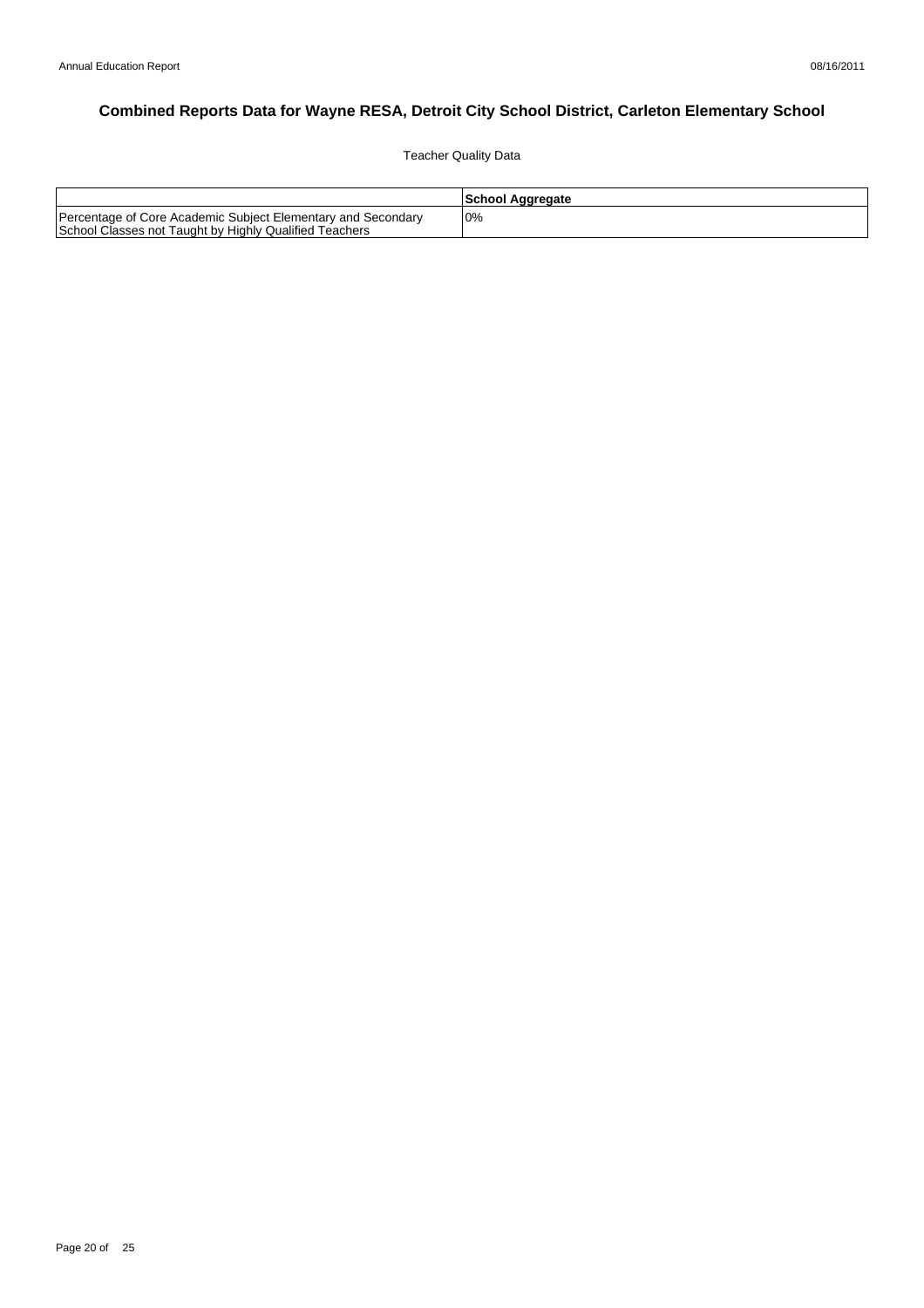| <b>Reporting Group</b>                                                                                         | <b>Percent of Students</b> | <b>Percent below Basic</b> | <b>Percent Basic</b> | <b>Percent Proficient</b> | <b>Percent Advanced</b> |
|----------------------------------------------------------------------------------------------------------------|----------------------------|----------------------------|----------------------|---------------------------|-------------------------|
| <b>All Students</b>                                                                                            | 100                        | 22                         | 43                   | 30                        | 5                       |
| Male<br>Female                                                                                                 | 50<br>50                   | 22<br>22                   | 41<br>45             | 30<br>29                  |                         |
| National Lunch<br>Program Eligility<br>Eligible<br>Not Eligible<br>Info not available                          | 43<br>56                   | 36                         | 47<br>40<br>ŧ        | 16<br>40                  |                         |
| Race Ethnicity<br>White<br><b>Black</b><br>Hispanic<br>Asian Amer/Pacif Isl<br>American Indian<br>Unclassified | 71<br>20<br>5<br>3         | 14<br>52<br>29<br>13       | 43<br>39<br>51<br>32 | 37<br>9<br>19<br>36       | 19                      |
| Student classified as<br>having a disability<br><b>SD</b><br>Not SD                                            | 12<br>88                   | 42<br>19                   | 39<br>44             | 17<br>31                  | 6                       |
| Student is an English<br>Language Learner<br><b>ELL</b><br>Not ELL                                             | 3<br>97                    | 48<br>21                   | 40<br>43             | 11<br>31                  | 5                       |

#### NAEP 2009 Grade 4 Mathematics Results

‡ Reporting Standards not met.<br>Note: Observed differences are not necessarily statistically significant. Detail may not sum to total because of rounding.<br>SOURCE: U.S. Department of Education. Institute for Education Scien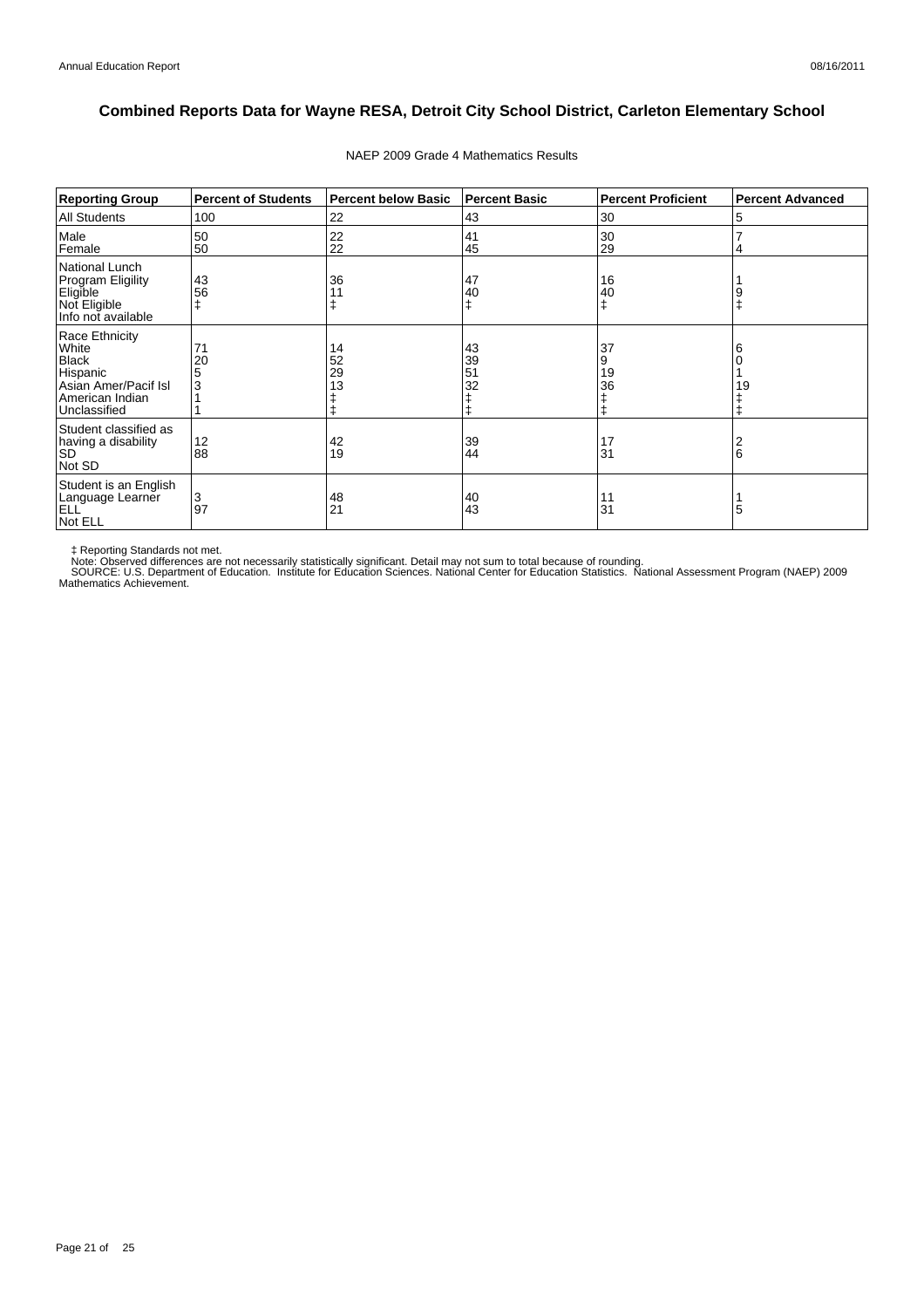| <b>Reporting Group</b>                                                                                         | <b>Percent of Students</b> | <b>Percent below Basic</b> | <b>Percent Basic</b> | <b>Percent Proficient</b>            | <b>Percent Advanced</b> |
|----------------------------------------------------------------------------------------------------------------|----------------------------|----------------------------|----------------------|--------------------------------------|-------------------------|
| <b>All Students</b>                                                                                            | 100                        | 32                         | 37                   | 24                                   |                         |
| Male<br>Female                                                                                                 | 51<br>49                   | 31<br>33                   | 37<br>38             | 24<br>24                             | 8<br>5                  |
| <b>National Lunch</b><br><b>Program Eligility</b><br>Eligible<br>Not Eligible<br>Info not available            | 38<br>62                   | 50<br>21                   | 37<br>38             | 12<br>31                             | 10                      |
| Race Ethnicity<br>White<br><b>Black</b><br>Hispanic<br>Asian Amer/Pacif Isl<br>American Indian<br>Unclassified | 74<br>18                   | 23<br>68<br>38             | 40<br>27<br>45<br>30 | 29<br>4<br>15<br>3 <sup>1</sup><br>Ŧ | 28                      |
| Student classified as<br>having a disability<br><b>SD</b><br>Not SD                                            | 10<br>90                   | 75<br>27                   | 22<br>39             | $\frac{2}{27}$                       |                         |
| Student is an English<br>Language Learner<br><b>ELL</b><br>Not ELL                                             | 2<br>98                    | 58<br>32                   | 32<br>37             | 10<br>24                             |                         |

#### NAEP 2009 Grade 8 Mathematics Results

‡ Reporting Standards not met.<br>NOTE: Detail may not sum to totals because of rounding. Some apparent differences between estimates may not be statistically significant.<br>NOTE: Detail may not sum to totals because of roundin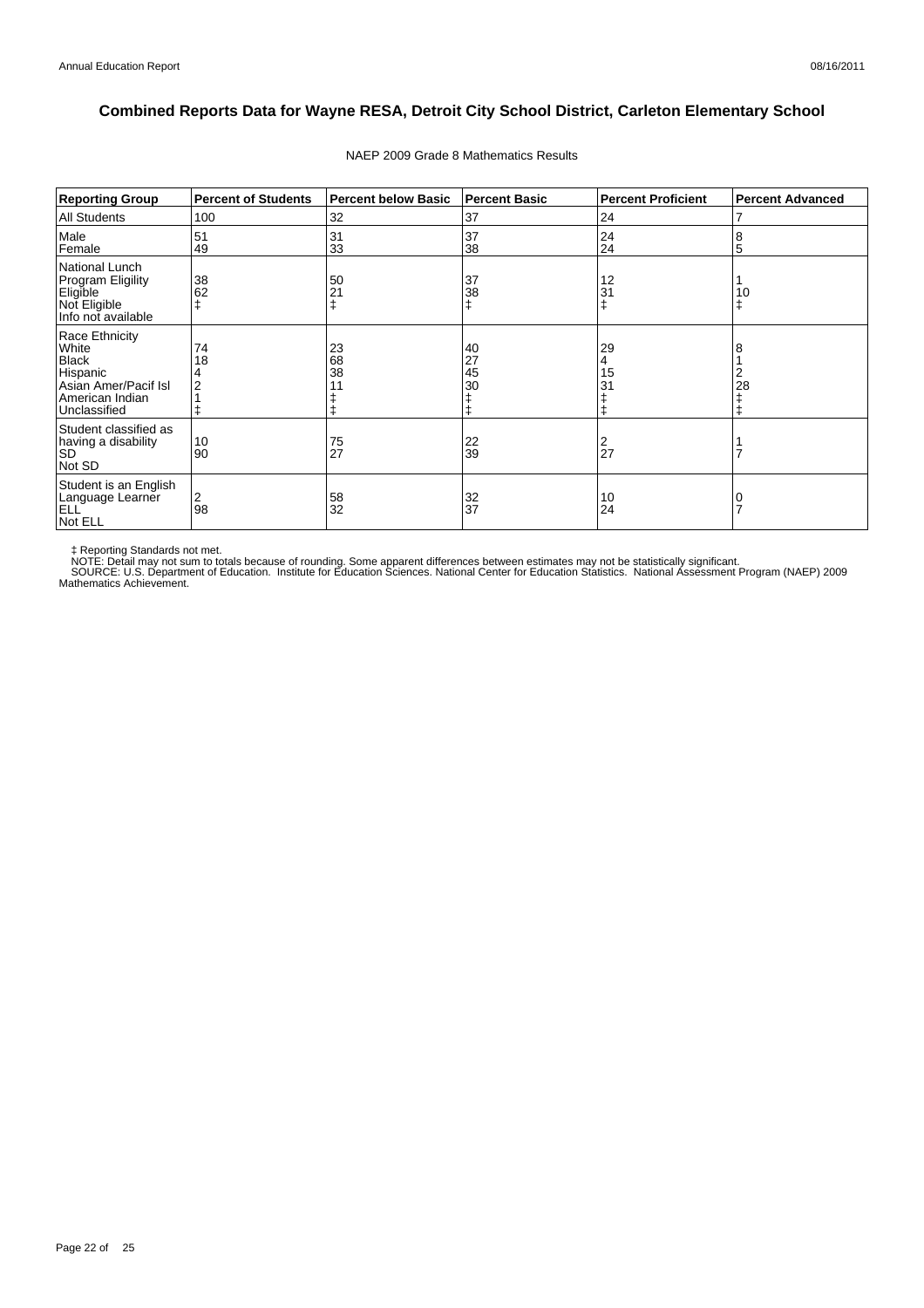| <b>Reporting Group</b>                                                                                         | <b>Percent of Students</b> | <b>Percent below Basic</b> | <b>Percent Basic</b> | <b>Percent Proficient</b> | <b>Percent Advanced</b> |
|----------------------------------------------------------------------------------------------------------------|----------------------------|----------------------------|----------------------|---------------------------|-------------------------|
| All Students                                                                                                   | 100                        | 36                         | 34                   | 23                        | 6                       |
| Male<br>Female                                                                                                 | 50<br>50                   | 39<br>32                   | 35<br>34             | 21<br>26                  | 5<br>8                  |
| National Lunch<br>Program Eligility<br>Eligible<br>Not Eligible<br>Info not available                          | 43<br>57<br>#              | 52<br>24                   | 33<br>36<br>ŧ        | 13<br>31                  | 2<br>10<br>ŧ            |
| Race Ethnicity<br>White<br><b>Black</b><br>Hispanic<br>Asian Amer/Pacif Isl<br>American Indian<br>Unclassified | 71<br>19<br>3              | 28<br>65<br>49<br>21       | 36<br>26<br>34<br>37 | 28<br>15<br>25            | 8<br>2<br>17            |
| Student classified as<br>having a disability<br><b>SD</b><br>Not SD                                            | 10<br>90                   | 66<br>32                   | 24<br>36             | 8<br>25                   | 3<br>$\overline{7}$     |
| Student is an English<br>Language Learner<br>ELL <sup>'</sup><br>Not ELL                                       | 3<br>97                    | 65<br>35                   | 26<br>35             | 9<br>24                   |                         |

#### NAEP 2009 Grade 4 Reading Results

# Rounds to zero

‡ Reporting Standards not met.<br>NOTE: Detail may not sum to totals because of rounding. Some apparent differences between estimates may not be statistically significant.<br>SOURCE: U.S. Department of Education, Institute of Ed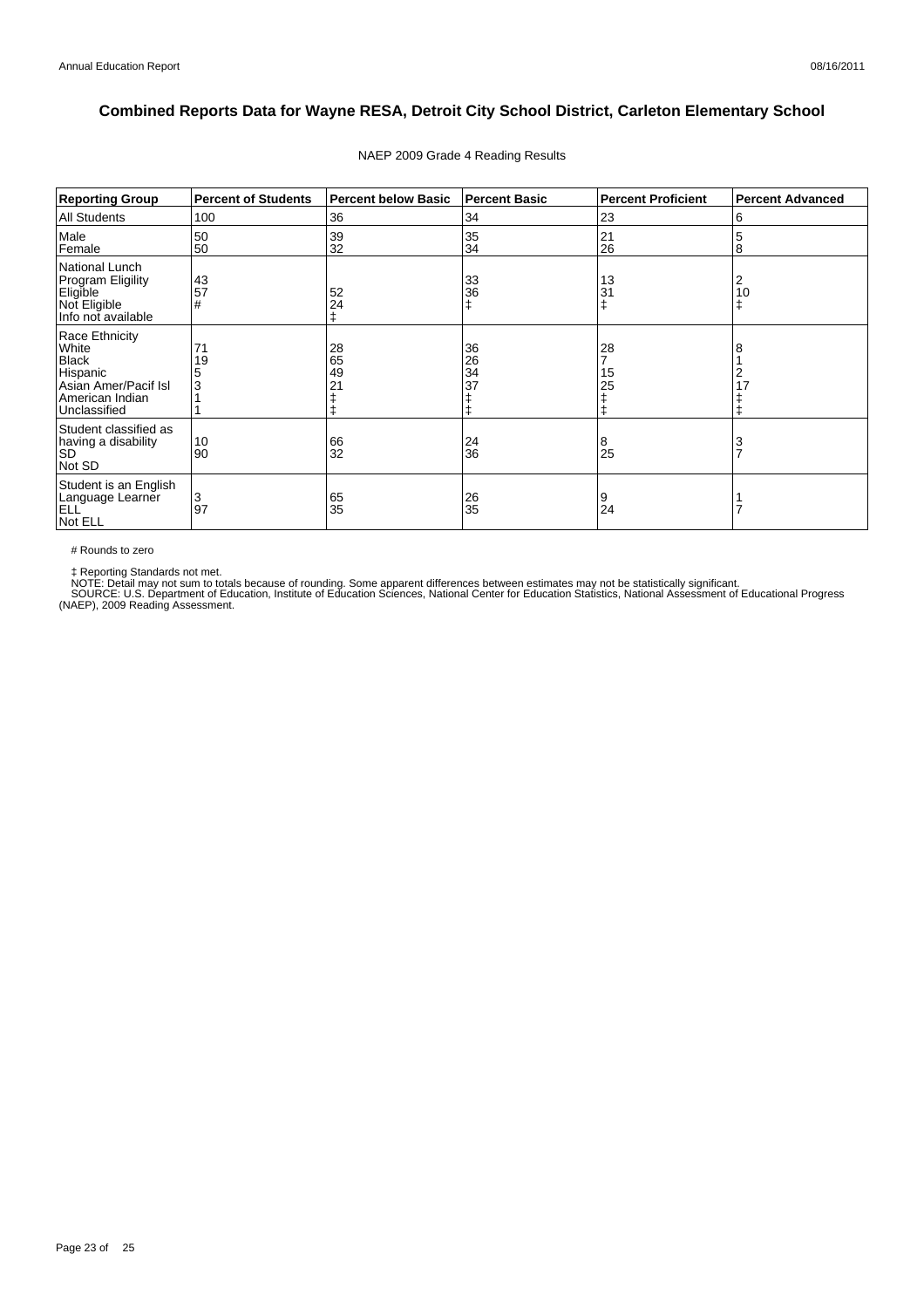| <b>Reporting Group</b>                                                                                         | <b>Percent of Students</b> | Percent below Basic | <b>Percent Basic</b> | <b>Percent Proficient</b> | <b>Percent Advanced</b> |
|----------------------------------------------------------------------------------------------------------------|----------------------------|---------------------|----------------------|---------------------------|-------------------------|
| All Students                                                                                                   | 100                        | 28                  | 41                   | 28                        | 3                       |
| Male<br>Female                                                                                                 | 51<br>49                   | 33<br>23            | 42<br>41             | 23<br>32                  | 2                       |
| National Lunch<br>Program Eligility<br>Eligible<br>Not Eligible<br>Info not available                          | 37<br>62                   | 44<br>18            | 41<br>42             | 14<br>36<br>ŧ             |                         |
| Race Ethnicity<br>White<br><b>Black</b><br>Hispanic<br>Asian Amer/Pacif Isl<br>American Indian<br>Unclassified | 74<br>18                   | 21<br>54<br>40      | 32<br>37<br>34       | 32<br>9<br>24             |                         |
| Student classified as<br>having a disability<br><b>SD</b><br>Not SD                                            | 9<br>91                    | 73<br>23            | 22<br>43             | 4<br>30                   | #<br>3                  |
| Student is an English<br>Language Learner<br>ELL <sup>'</sup><br>Not ELL                                       | 2<br>98                    | 60<br>27            | 33<br>42             | 8<br>28                   | 3                       |

#### NAEP 2009 Grade 8 Reading Results

# Rounds to zero

‡ Reporting Standards not met.<br>NOTE: Detail may not sum to totals because of rounding. Some apparent differences between estimates may not be statistically significant.<br>SOURCE: U.S. Department of Education, Institute of Ed